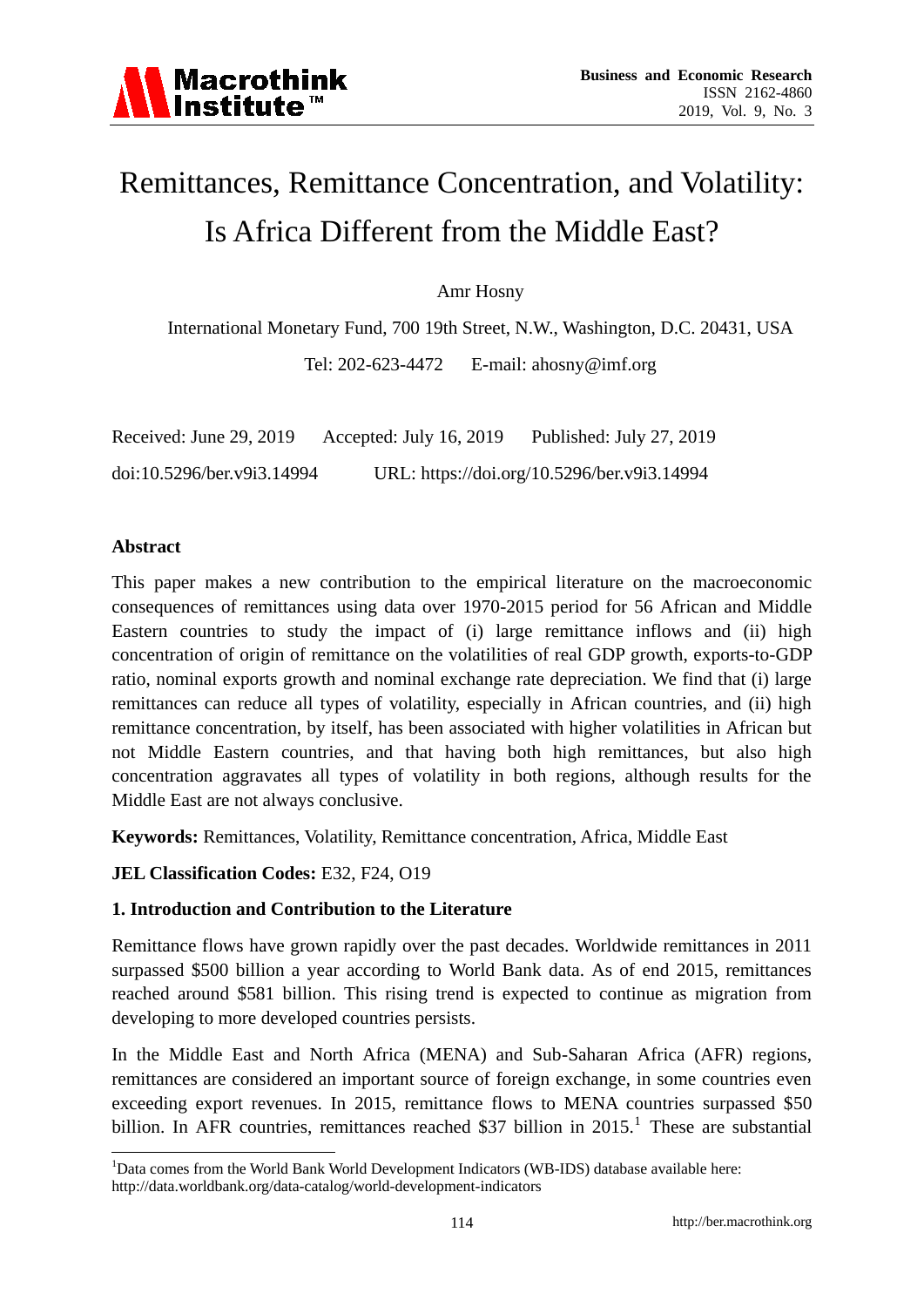

amounts of foreign exchange, that in some cases can even surpass the export proceeds of a country. These flows are becoming increasingly important as they can help countries withstand economic shocks and foster development projects, as well as their consumption smoothing impact at the household level.

A large strand of the literature examines the determinants of remittance inflows. Remittances are generally linked to migration patterns, economic activity in host country, economic activity in home country, institutions in home country, economic policies in home country, risks in home country, and/or investment opportunities in host versus home country. For a thorough discussion, see IMF (2005), World Bank (2006a), World Bank (2006b), Chami et al (2008), Ebeke (2011), Ncube and Brixiova (2013), and World Bank (2015), among others.

Several studies examined the potential positive development impact of remittances. At the household level, remittances can be associated with increased consumption, reductions in poverty, and possibly even reductions in inequality (IMF 2005). Tansel, and Yaşar (2010) find that emittances can increase consumption and investments in Turkey using data over 1964-2003. IMF (2005) argues that remittances can even reduce the probability of financial crisis in some extreme cases. Hassan and Shakur (2017) find evidence of a non-linear relationship between remittances and per capita GDP growth in Bangladesh, where better social and economic incentives led to more productive use of remittances in later stages. Bang et al (2016) test the impact of remittances on household expenditures using data from the Kenyan Migration Household Survey, and by employing an instrumental variable quantile regression model, they find that while remittances increase household expenditure at all levels of the expenditure distribution, the impact is unambiguously greatest for poorer households. Hence, they conclude that remittances, in and of themselves, improve both poverty and the distribution of income. Using data from the Nepal Living Standards Survey, Thapa and Acharya (2017) find that remittance recipient households in Nepal tend to spend more on consumption, health and education as compared to remittance non-receiving households.

Recent studies examine the specific impact of remittances on reducing volatility of different economic variables. For example, IMF (2005) estimates that worker's remittances in remittance-dependent countries, defined as those where remittance-to-GDP ratio exceeds 1 percent of GDP in a board sample of more than 100 countries over the 1970-2003 period, can lower output and consumption volatility, thus helping to stabilize economic activity ion recipient countries. Ahmed, and Mart nez-Zarzoso (2013) find that remittances have a counter-cyclical mechanism with output in Pakistan. Chami, Hakura, and Montiel (2012) use panel and GMM methods to provide evidence that remittances can reduce the volatility of GDP growth in a sample of 16 advanced and 54 developing remittance-receiving countries over 1970-2004, after controlling for other factors that may influence growth volatility such as macro environment and institutions. World Bank (2006b) finds that remittances can reduce GDP volatility, while World Bank (2015) finds that remittances can help improve consumption stability. Chami et al (2008) find that an increase in worker's remittances-to-GDP ratio of one percentage point leads to a reduction of 0.164 percent in the GDP growth volatility, measured as the standard deviation of GDP growth.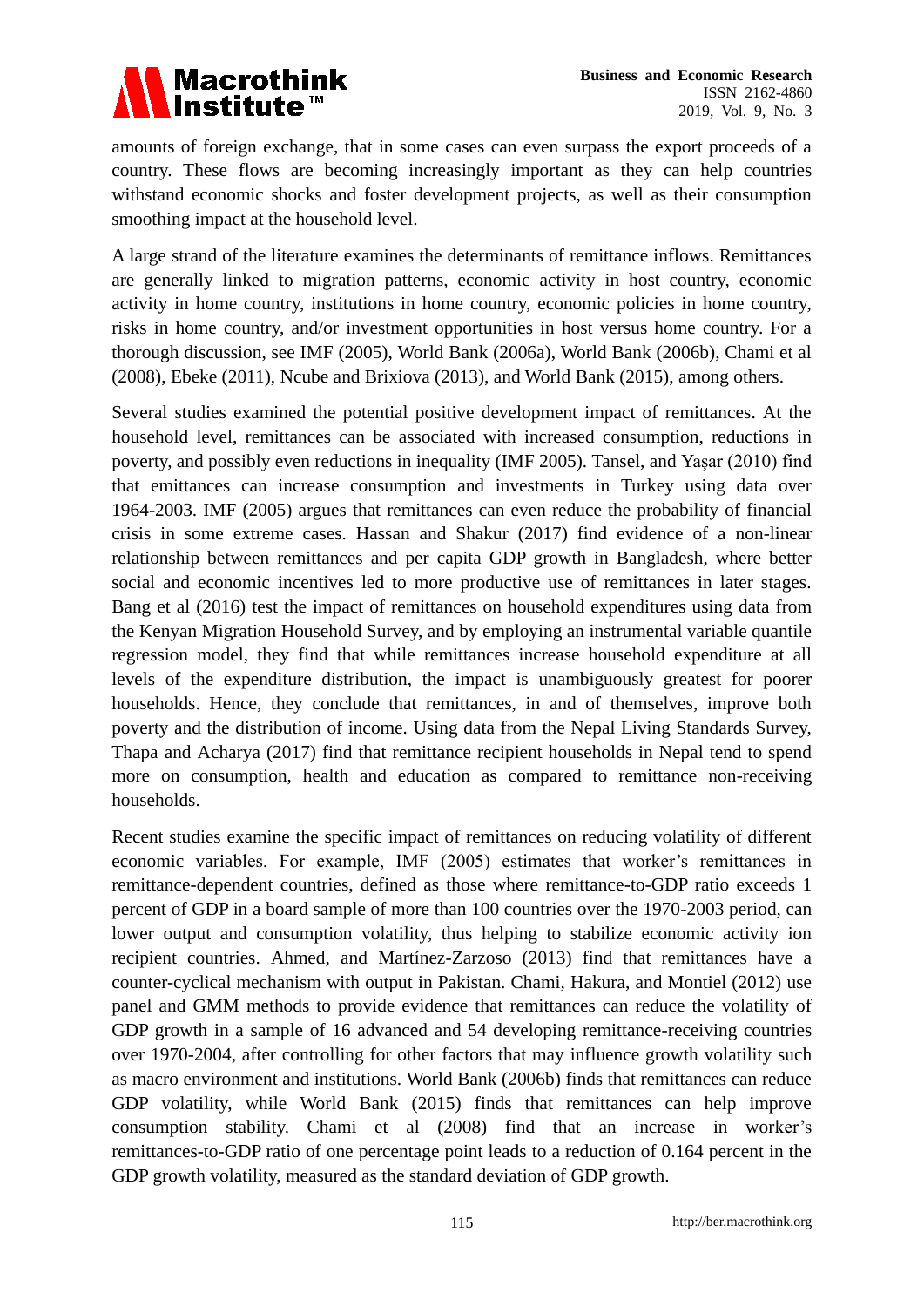

There is also documentation in the literature about the potential negative development impact of remittances. Chami, Fullenkamp, and Jahjah (2003), using panel methods on a large sample of 83 countries over the 1970-1998 period, estimate that remittances can have a negative impact on growth through lowering incentives to work, due to a moral hazard problem as remittances can take place under asymmetric information and economic uncertainty. IMF (2005) and World Bank (2006a) argue that large remittances can lead to real exchange rate appreciation, lower export competitiveness, and a contraction of tradable sectors (the Dutch disease), and they find no statistically significant direct link between remittances and per capita output growth, education or investment. Jansen, Vacaflores, and Naufal (2012) find that a remittances shock can produce a decline in GDP, that can only be diminished when remittances are a larger percentage of GDP.

Studies specific to the AFR region are limited, but find that remittances can reduce output volatility. For example, Ncube and Brixiova (2013) find that remittances are positively impacted by higher income, but harmed by unstable macroeconomic environments. Jidoud (2015) uses a DSGE model to find that remittances as a share of GDP can have a significant smoothing effect on output volatility, but a smaller impact on consumption volatility.

Studies specific to the MENA region are limited, but find that remittances can smooth growth volatility in some cases. For Egypt, Ncube and Brixiova (2013) find that rising remittances can have a positive impact on public debt sustainability. For Morocco, Bouoiyour, Selmi, and Miftah (2016) find that remittances can smooth volatility of growth, while FDI flows can aggravate it.

In this paper, we aim to contribute to the existing literature in two ways. First, we study the potential positive impact of large remittance inflows on smoothing volatility of a wide range of economic variables, filling an important gap in the literature which often focuses on growth or exports volatility only. Second, we study the neglected potential negative impact of high geographic concentration of origin of remittances on these same volatilities. The motivation here is to quantitatively examine the potential negative impact of high geographic concentration of remittances, notwithstanding the potential positive impact of high remittances themselves.

Specifically, first we study the impact of large remittances inflows on the volatility of a wide range of economic variables. We namely consider the effect of remittances on the volatility of real GDP growth, volatility of exports-to-GDP ratios, volatility of nominal exports growth, and volatility of exchange rate depreciations. This is a contribution to the literature in the sense of studying all such volatilities together, whereas existing studies tend to focus more on GDP growth volatility, and limited or no studies to the best of our knowledge that examine the impact of remittances on volatility of exchange rate depreciation for example.

Second, we study the potentially negative role that the geographic concentration for the sources of remittances can have on volatilities, notwithstanding the positive impact of large remittances themselves. Theoretically, if a remittance receiving country largely depends on a single source/country for its remittances, then negative shocks or developments in the remittance sending country would potentially have a negative impact on reducing the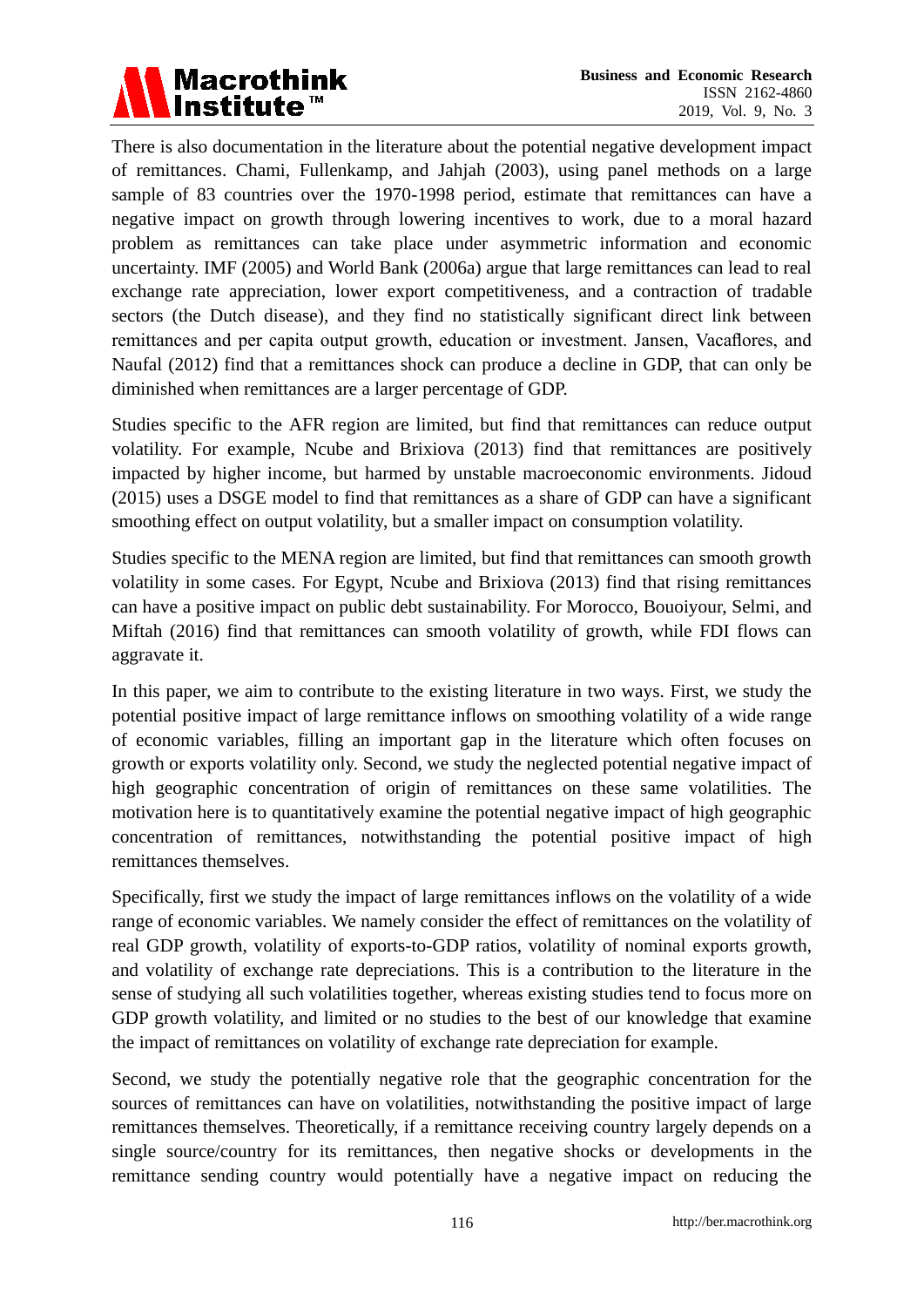# **Macrothink** Institute<sup>™</sup>

recipient country's volatilities. We could not find studies in the literature examining the role of geographic concentration of the origin of remittances on smoothing economic volatilities a country can face. In this regard, our study is a clear contribution to the literature.

To the best of our knowledge, this is the first study in the literature to examine such a wide range of volatilities, plus explicitly introducing the role of high remittance concentration. Combining both objectives of this study, namely examining the positive role of remittances as well as the negative role of high remittance concentration on economic volatilities, we aim to shed light on a new direction in the literature. We focus on the MENA and AFR regions, two regions which receive and depend on high remittance inflows.

This paper is structured as follows. After the motivation and literature review in this first section, Section II will take a closer look at the remittance and remittance concentration data in MENA and AFR countries. Section III will explain the empirical methodology and present the results of the regressions of the impact of large remittances as well as high remittance concentration on volatilities of different economic variables. Finally, Section IV will summarize and conclude.

# **2. An Initial Look at the Data**

Remittances are an important source of foreign currency to several MENA countries. This is especially the case for Lebanon and Jordan (above 15 percent of GDP on average over 1970-2015), followed by Yemen, Morocco, and Egypt (above 5 percent of GDP over the same period). These countries remittances-to-GDP ratio exceed the average ratio for MENA countries at around 5 percent of GDP (vertical line in Figure 1, panel A). In terms of absolute values on average over the 2000-2015 period (see Figure 1, panel B), Egypt received the most remittances (above \$8 billion), followed by Lebanon and Morocco (above \$5 billion each). These countries largely depend on remittances as a stable source of foreign currency income.



Figure 1. MENA Remittances (ratio to GDP and in US\$ bn)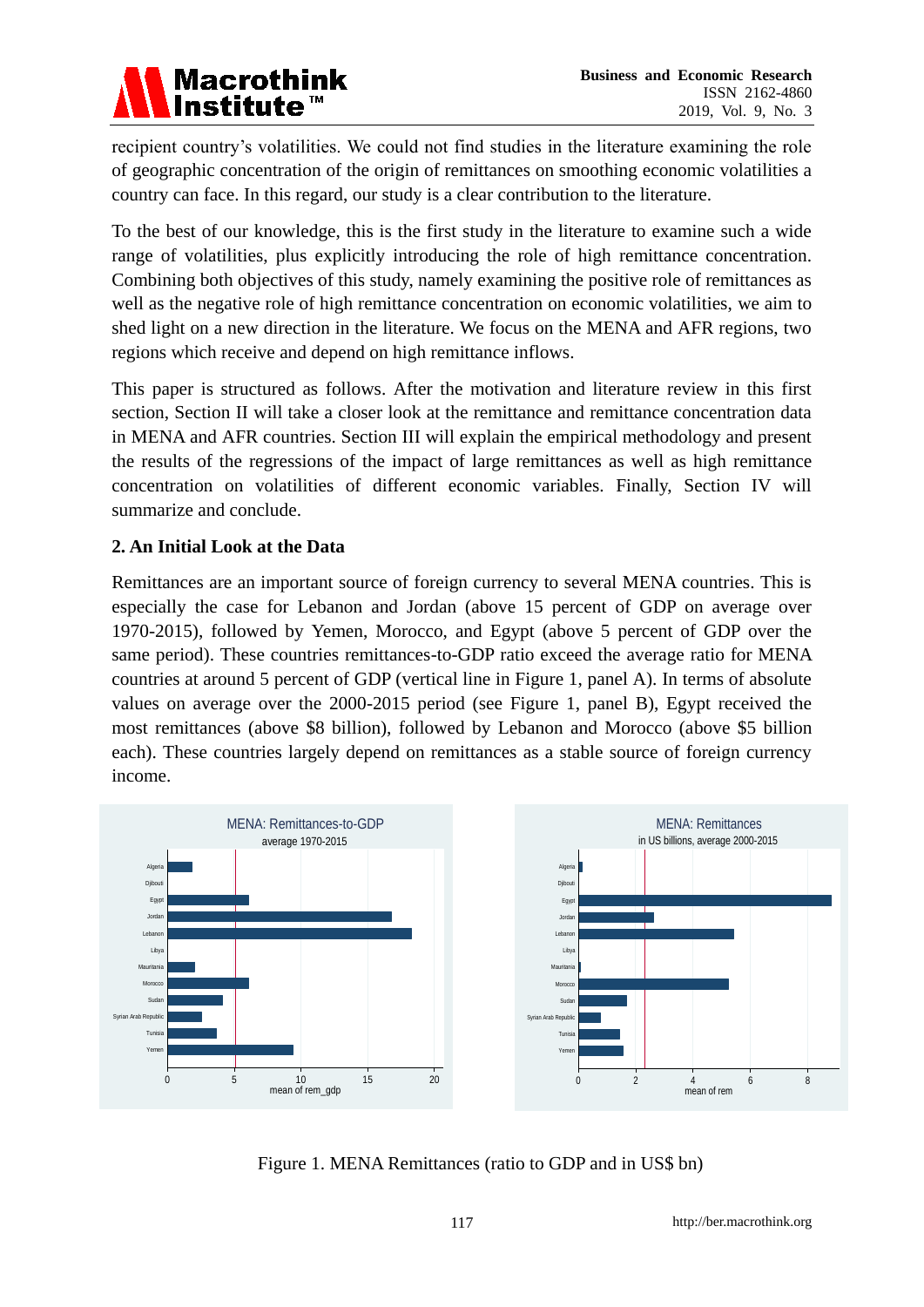

Remittances are even a relatively more important source of foreign currency in many AFR countries. Several AFR countries have remittance-to-GDP ratios above 5 percent, the average ratio for the AFR group as a whole (Figure 2, panel A). One can see that countries like Eritrea (close to 40 percent) and Lesotho (close to 30 percent) have remittance-to-GDP ratios above 20 percent, while Liberia and Cabo Verde have ratios exceeding 10 percent. In absolute values over the period 2000-2015, Nigeria received the highest remittances by far, reaching around \$13 billion on average over the period. Then comes Ghana, Senegal, and Ethiopia with amounts around \$1.5 billion a year on average over the same period (Figure 2, panel B).

The geographic concentration of remittances is an important angle, often missed in the empirical literature. Although many empirical studies in the literature studied remittances and their effect on a country's health, very few have looked into the effects of the concentration of remittances.

We use the Herfindahl–Hirschman Index (HHI) to measure remittances concentration. The HHI is a widely-used measure of concentration. In our context, this would entail measuring the size of remittances received from each country in relation to overall remittances. It is defined as the sum of the squares of the shares of remittance sending countries to all countries, where shares are expressed as fractions, producing a range between 0 and 10,000 points, which we then normalize to be become an index between 0 and 1. A higher HHI indicates higher concentration. In what follows, we use annual remittance data, by country, from the WB over the period  $2010-2015.<sup>2</sup>$ 



<sup>2</sup>Data is available online on the World Bank website:

<u>.</u>

https://www.worldbank.org/en/topic/migrationremittancesdiasporaissues/brief/migration-remittances-data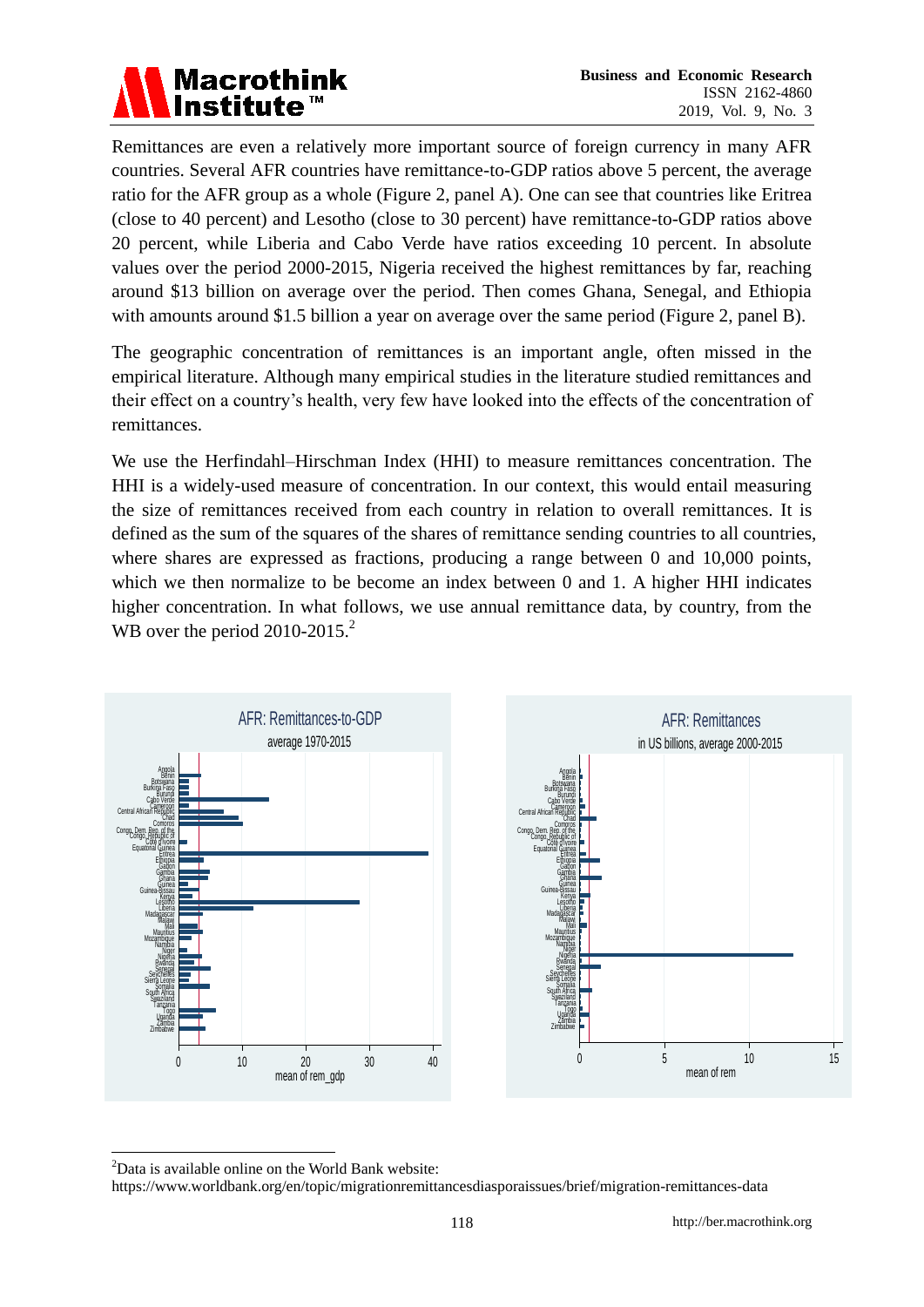

## Figure 2. AFR Remittances (ratio to GDP and in US\$ bn)

In the MENA region, 4 countries have high geographic remittance concentrations, mostly originating from European or Gulf countries. Using the average of the HHI index over 2010-2015 for our group of MENA countries, we find that concentration in Algeria, Djibouti, Tunisia and Yemen is above the MENA average concentration (Figure 3). France is the main source of remittances for Algeria, Djibouti and Tunisia, while Saudi Arabia is the main source of remittances for Yemen. Countries like Egypt and Jordan have less concentrated sources, mostly from several Gulf countries (Saudi Arabia, UAE and Kuwait), while Lebanon is the most diversified, with its remittances coming mostly from Saudi Arabia, United States, Germany and Canada.

In the AFR region, 9 countries have geographic concentrations above the regional average, mostly origination from South Africa and to a lesser extent from France. Specifically, Lesotho and Swaziland recorded the highest geographic remittance concentration over 2010-2015, with an average HHI over 0.8 and remittances almost entirely origination from South Africa. Namibia, Mozambique and Botswana's remittances are also mostly from South Africa, while Madagascar and Comoros's remittances mostly originate from France. Burkina Faso's remittances originate mostly from Cote d'Ivoire, while most of Cote d'Ivoire's remittances originate from Burkina Faso. Figure 4 provides the details for all AFR countries.



Figure 3. MENA Remittances Concentration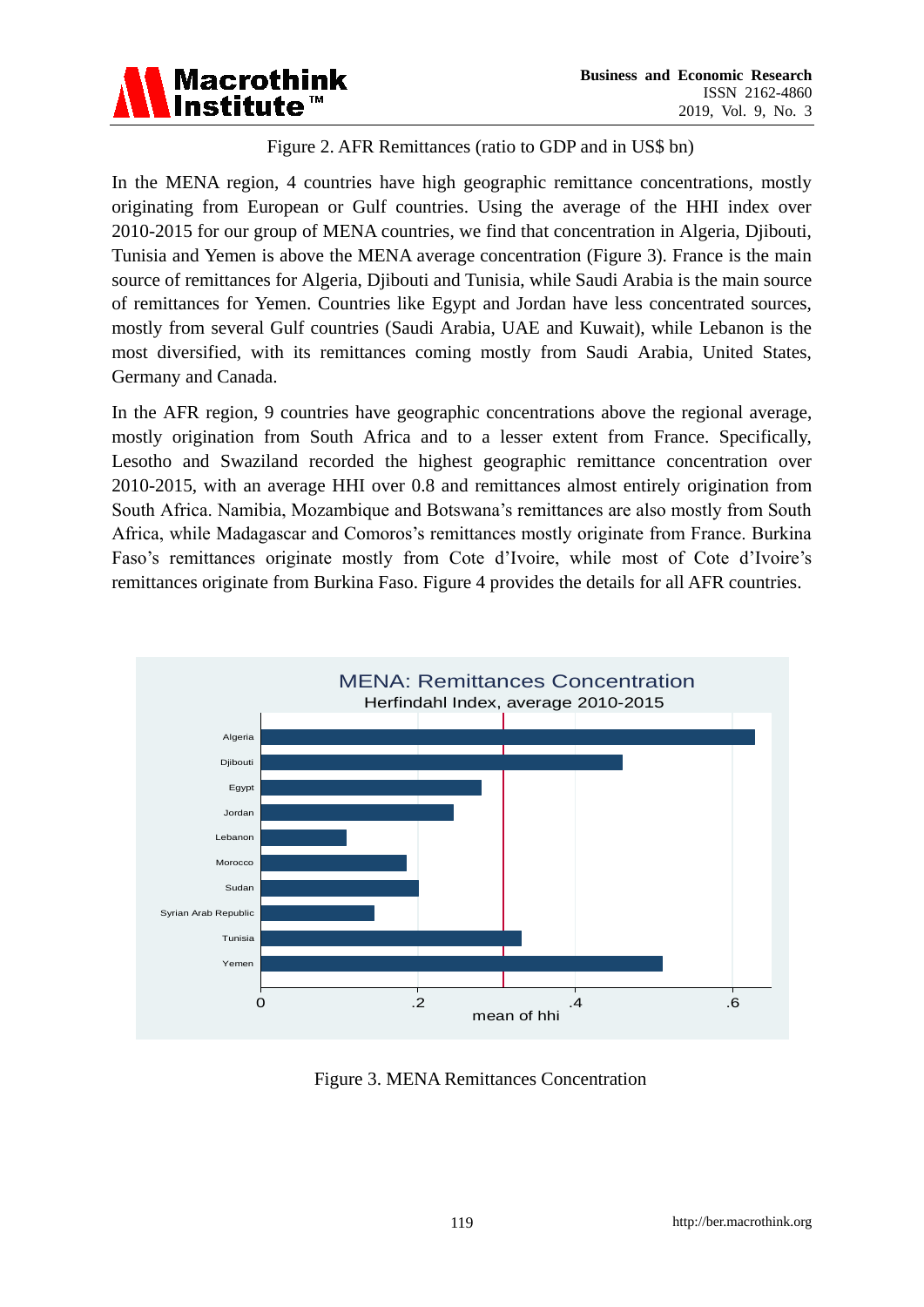



Figure 4. AFR Remittances Concentration

We are interested in measuring the effect of remittances and their geographic concentration on volatility of growth, exports and exchange rates of MENA and AFR countries. To do that, we create volatility measures of real GDP growth, exports growth, exports-to-GDP ratio, and exchange rate depreciation. To create the measure of volatility, we use a rolling 10-year window of standard deviation of these variables. An illustration is provided below.

Among MENA countries, growth volatility is the highest in Lebanon. Figure 5 provides an estimation of real GDP growth volatility for our MENA sample over the 1970-2015 period using data from IMF WEO. Lebanon has the highest volatility compared to other countries in the same region, followed by Libya, Sudan and Syria. In this region, Egypt has had the lowest growth volatility over our sample period. Lebanon's case is interesting as it reported the highest average remittances-to-GDP ratio in the region (see Figure 1), but has the lowest remittance concentration (see Figure 3), while at the same time having the highest growth volatility (Figure 5).

Among AFR countries, growth volatility was highest in Liberia and Equatorial Guinea. Figure 6 shows that by far Liberia and Equatorial Guinea had had the highest volatility of real GDP growth over the 1970-2015 period in the AFR region. These are followed by Zimbabwe, Sierra Leone, Zambia, and Rwanda.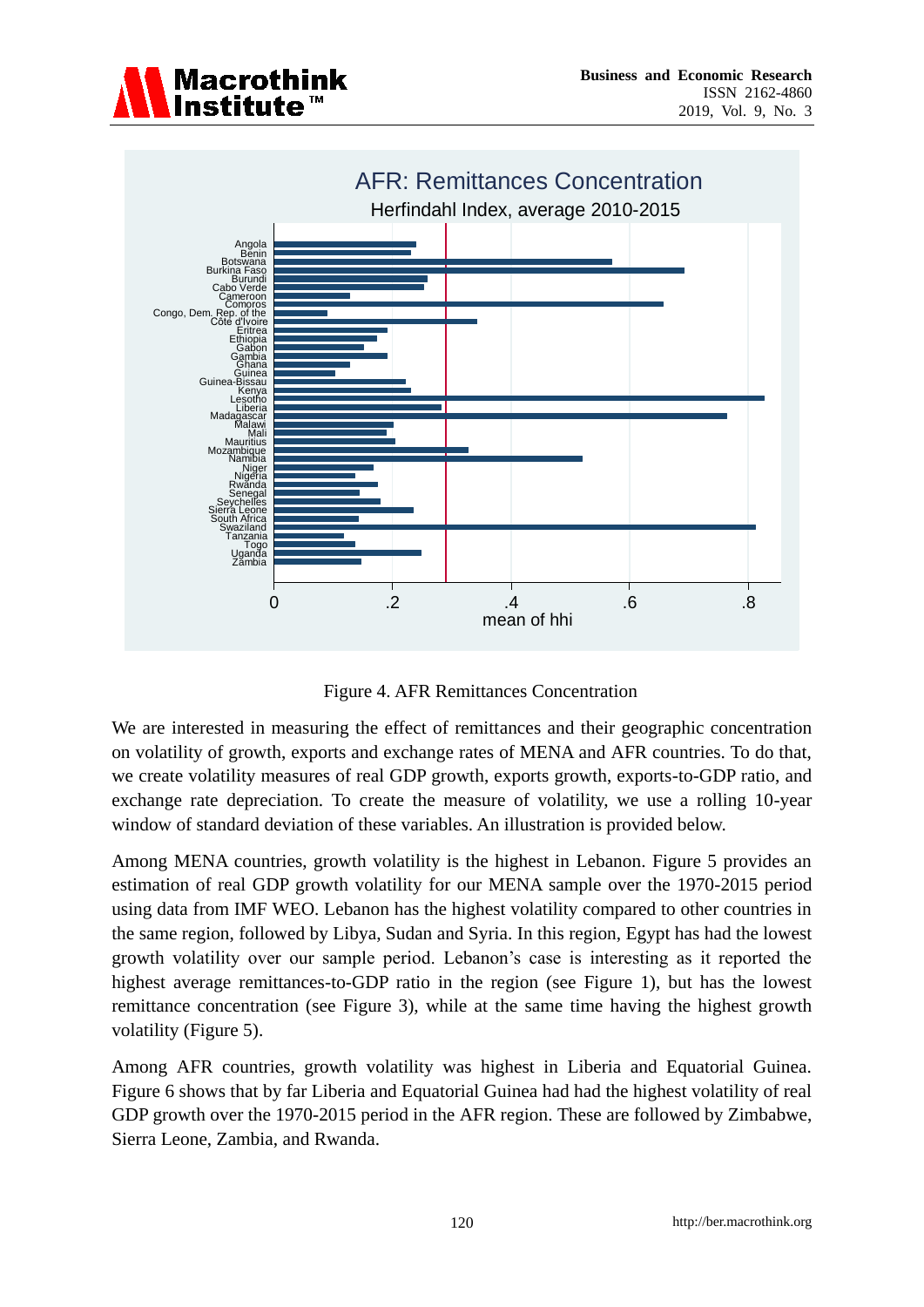







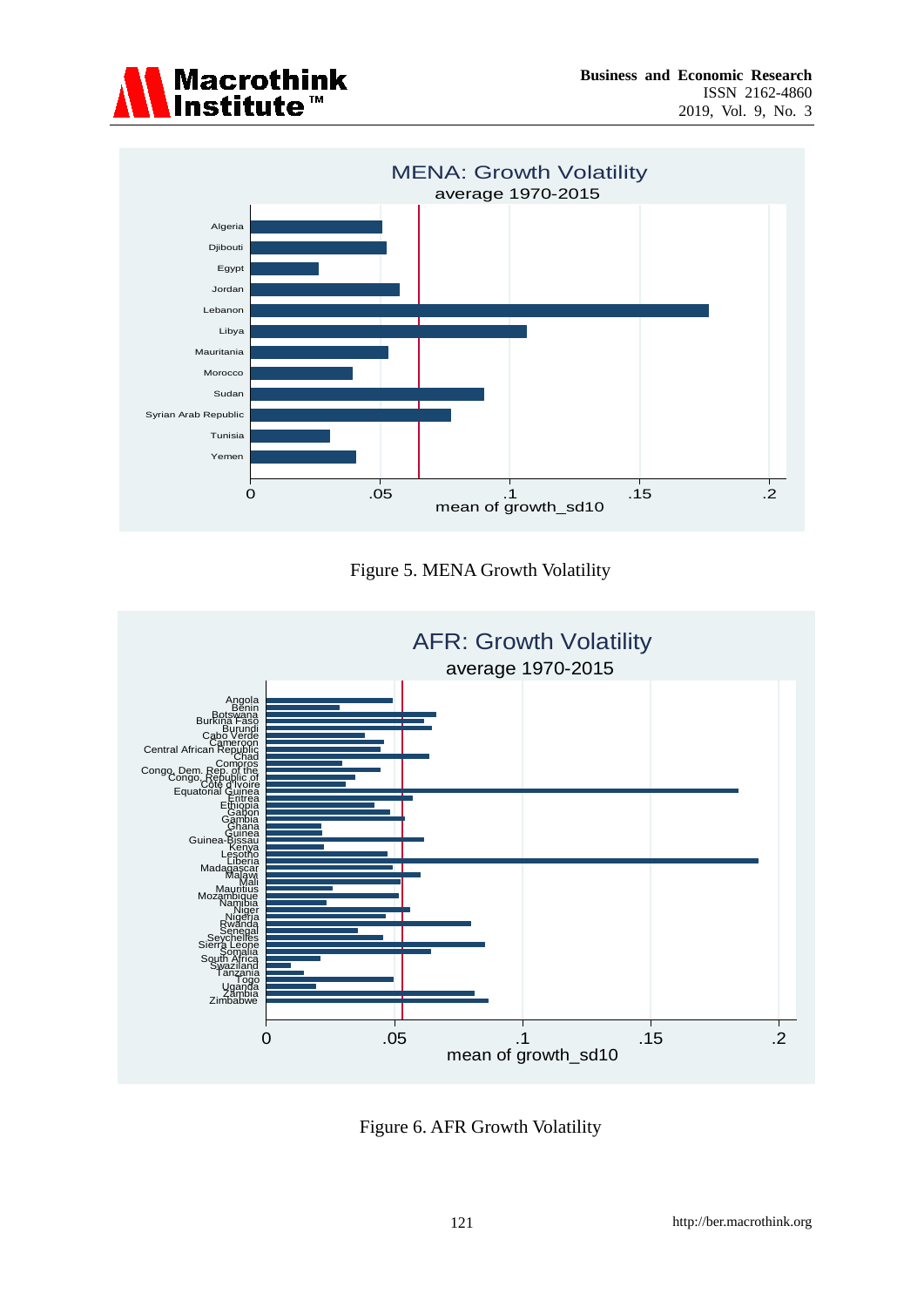

### **3. Empirical Methodology and Results**

We use pooled OLS to study the association between economic volatilities (LHS explained variable) and large remittances and high remittance concentration among other factors (RHS explanatory variables). We use data over the period 1970-2015, where available, building on different sources but mostly from the IMF WEO and the WB WDI databases. Our focus is on AFR and MENA countries as these are two regions that receive and depend on remittances the most.

Concerning the first explanatory variable of interest, we create a dummy variable to capture large remittance countries. Specifically, we create a dummy variable that takes the value of one if, for a given county, for a given year, remittances to GDP were equal to or higher than 10 percent of GDP (rem\_dummy10). This follows the definition of large remittance countries used by IMF (2013). The dummy would take the value of zero otherwise. Similarly, we create another indicator variable that take the value of one if remittances are equal to or higher than 1 percent of GDP, and zero otherwise (rem\_dummy1). This latter measure follows the definition laid out in IMF (2005) and World Bank (2015). The idea is to see whether countries with large remittance can weather volatilities of growth, exports and the exchange rate better than countries with low remittances.

Regarding the second explanatory variable of interest, we use the Herfindahl–Hirschman Index (HHI) to measure geographic remittances concentration. As mentioned in the previous section, the HHI measures the size of remittances received from each country in relation to overall remittances. A higher HHI indicates higher concentration. We use annual remittance data, by country, from the World Bank over the period 2010-2015. In the regressions, we calculate the average of the HHI index over the 2010-2015 period where data is available (hhi\_mean1015), and we assume this value is the same over the  $1970-2015$  period, to not lose a big portion of the observations in the regressions. As a robustness check, we experiment with using the 2013-2015 average instead, and we also use the individual HHI annual values for the 2010-2015 period.

The Country Policy and Institutional Assessment (CPIA) variable is our measure of quality of institutions as an additional explanatory variable.<sup>3</sup> The CPIA is an annual index, published by the World Bank, providing a rating of countries over a set of 16 different criteria grouped into four broad clusters: namely economic management, structural policies, policies for social inclusion and equity, and public sector management and institutions. The CPIA goes from 1 (low/weak institutions) to 6 (high/better institutions). Other explanatory variables include initial GDP level, trade openness, real effective exchange rate, and the change in oil prices.

#### *3.1 GDP Growth Volatility*

<u>.</u>

Starting with GDP volatility, large remittances seem to be associated with lower volatility in AFR but not in MENA. This is evident from the negative and statistically significant coefficient attached to the large remittances dummy, when large remittances are defined as those with remittances of 1 percent of GDP or larger (Table 1). This is not the case for MENA

<sup>3</sup> The CPIA data is available here: http://data.worldbank.org/data-catalog/CPIA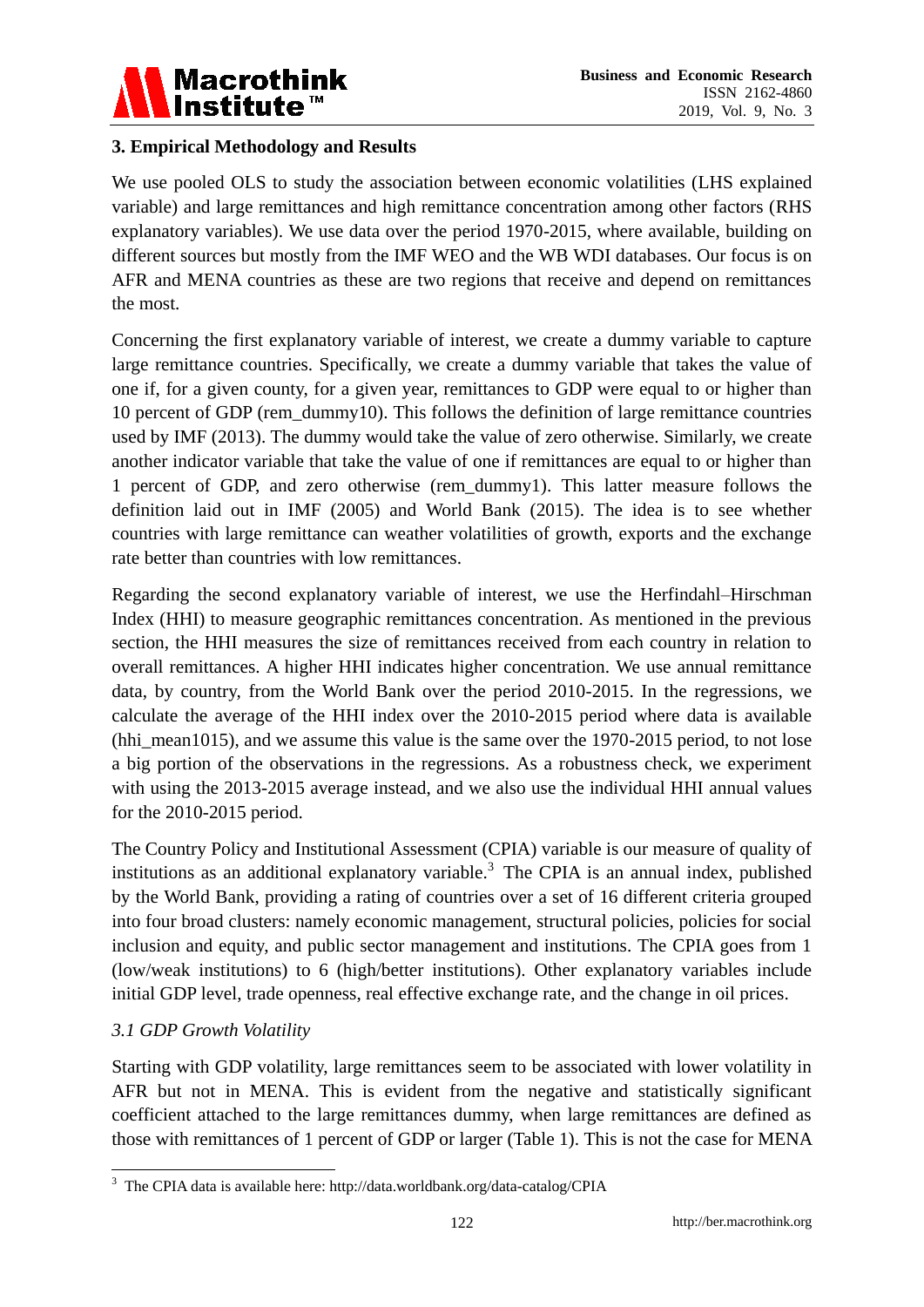

countries, where the coefficient is not statistically significant, and is even showing a positive sign. The coefficient is not significant for both AFR and MENA when large remittances are defined as those with 10 percent of GDP or more.

Remittance concentration seems to be correlated with an increase in volatility in large remittance countries in both AFR and MENA countries. Focusing on the impact of remittances concentration, we find that the interaction dummy between high remittances and the HHI index of concentration is positive and statistically significant in both the cases of AFR and MENA (see equations 3 and 4 in Table 1). This suggests that high geographic concentration of the origin of remittances in these two regions, on average, is associated with higher growth volatility in countries with large remittances-to-GDP ratios. This implies that although high remittances by themselves can lower volatility, high concentration of remittances may in fact increase GDP growth volatility.

Better institutions in both AFR and MENA are associated with lower GDP growth volatility as expected. The coefficient attached to the institutions variable is shown to be negative and highly statistically significant (see Table 1), implying that countries with better institutions are better equipped to lower their volatilities of GDP growth. Policymakers in both these regions can, therefore, know that improving institutions would not all entail the usual benefits of doing so, but would also help lower volatility of growth, all else held constant.

|                    | <b>MENA</b> | <b>AFR</b>   | <b>MENA</b> | <b>AFR</b>   |
|--------------------|-------------|--------------|-------------|--------------|
|                    | (1)         | (2)          | (3)         | (4)          |
| <b>VARIABLES</b>   | growth vol  | growth vol   | growth vol  | growth vol   |
|                    |             |              |             |              |
| rem_dummy10        | 0.034       | 0.004        |             |              |
|                    | (0.026)     | (0.004)      |             |              |
| rem_dummy1         |             |              | 0.004       | $-0.011***$  |
|                    |             |              | (0.008)     | (0.003)      |
| hhi mean1015       | $-0.080$    | 0.001        | $-0.609$    | $-0.006$     |
|                    | (0.352)     | (0.014)      | (0.446)     | (0.013)      |
| rem_dummy10hhi1015 | $-0.071$    | $-0.009$     |             |              |
|                    | (0.085)     | (0.012)      |             |              |
| rem_dummy1hhi1015  |             |              | $0.040**$   | $0.032***$   |
|                    |             |              | (0.020)     | (0.011)      |
| Initialgdp         | $-0.012$    | $-0.008$ *** | 0.018       | $-0.009***$  |
|                    | (0.026)     | (0.002)      | (0.026)     | (0.002)      |
| L.openness         | $-0.028***$ | $-0.010**$   | $-0.024**$  | $-0.010$     |
|                    | (0.011)     | (0.004)      | (0.010)     | (0.007)      |
| L.cpia             | $-0.011**$  | $-0.012***$  | $-0.010**$  | $-0.012***$  |
|                    | (0.005)     | (0.001)      | (0.005)     | (0.002)      |
| L.reer             | $-0.000$    | $-0.000$ *** | $-0.000$    | $-0.000$ *** |
|                    | (0.000)     | (0.000)      | (0.000)     | (0.000)      |

Table 1. Volatility of GDP Growth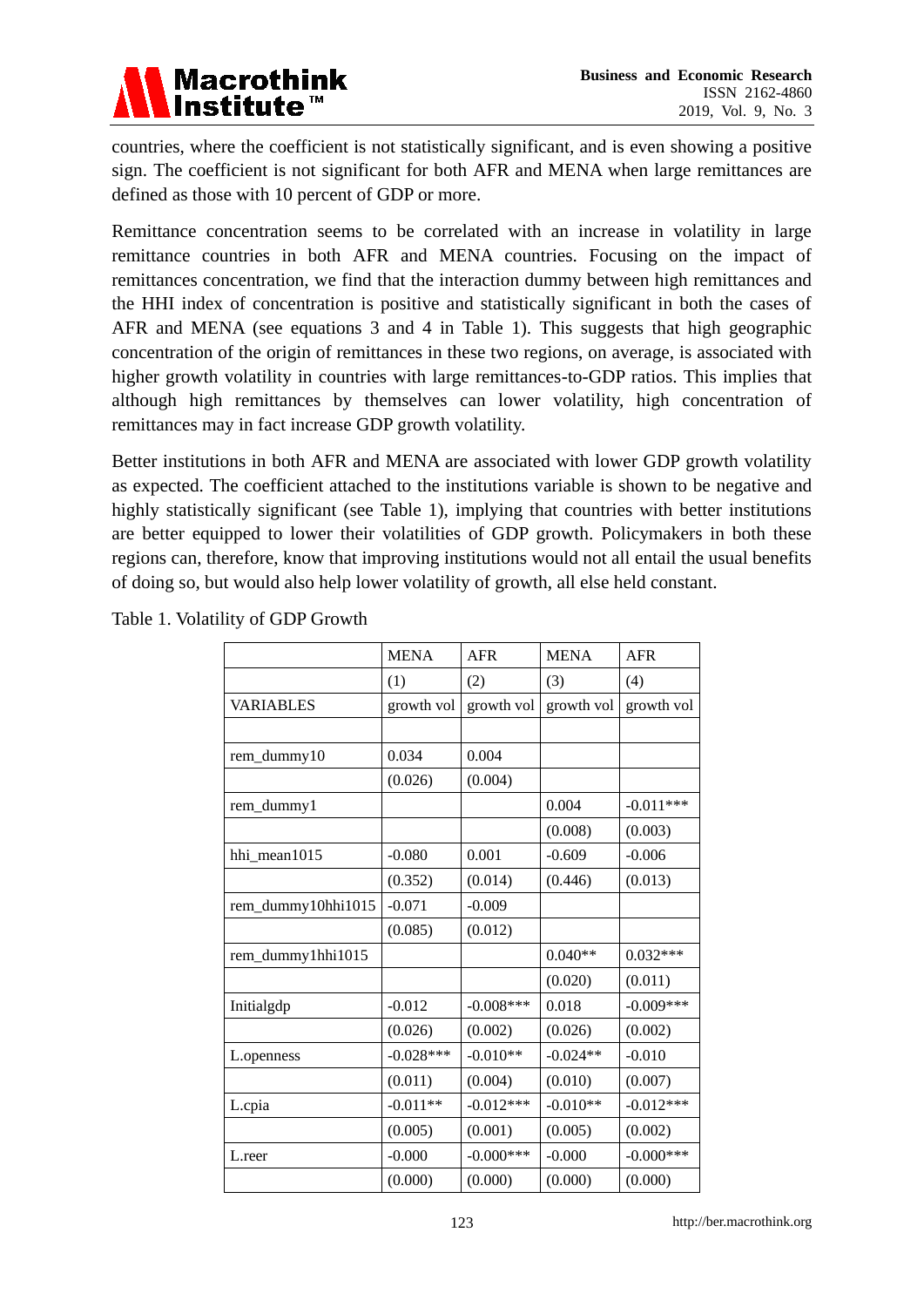

|                     | <b>MENA</b> | <b>AFR</b> | <b>MENA</b> | <b>AFR</b> |
|---------------------|-------------|------------|-------------|------------|
|                     | (1)         | (2)        | (3)         | (4)        |
| <b>VARIABLES</b>    | growth vol  | growth vol | growth vol  | growth vol |
| L.doil_price        | $-0.008$    | 0.001      | $-0.007$    | 0.002      |
|                     | (0.007)     | (0.002)    | (0.007)     | (0.002)    |
| Constant            | 0.135       | $0.096***$ | $0.273**$   | $0.099***$ |
|                     | (0.108)     | (0.009)    | (0.111)     | (0.009)    |
|                     |             |            |             |            |
| <b>Observations</b> | 359         | 1,610      | 359         | 1,610      |
| R-squared           | 0.506       | 0.492      | 0.506       | 0.494      |
| dummy               | rem>10      | rem>10     | rem>1       | rem>1      |
| method              | <b>OLS</b>  | <b>OLS</b> | <b>OLS</b>  | <b>OLS</b> |

Standard errors in parentheses; \*\*\*  $p<0.01$ , \*\*  $p<0.05$ , \*  $p<0.1$ . Country dummies included but not shown in OLS regressions. "rem\_dummy10" is the large remittance dummy variable using the 10 percent of GDP definition; "rem\_dummy1" is the large remittance dummy variable using the 1 percent of GDP definition; "hhi\_mean1015" is the HHI index based on the 2010-2015 average; "rem\_dummy10hhi1015" is the interaction dummy between the large remittance dummy based on the 10 percent definition and the HHI index; "rem\_dummy1hhi1015" is the interaction dummy between the large remittance dummy based on the 1 percent definition and the HHI index; "Initialgdp" is GDP level in first sample year; "L.openness" is lagged trade openness; "L.cpia" is lagged CPIA used as a proxy for quality of institutions; "L.reer" is lagged real effective exchange rate from the IMF World Economic Outlook database; and "L.doil\_price" is the lagged change in oil price coming from IMF World Economic Outlook database.

There is also evidence that increased openness is associated with lower GDP growth volatility. Results suggest that countries with higher openness, measured as the share of exports plus imports to GDP, are associated with lower volatilities of growth, holding all else equal. This is an encouraging sign to policymakers, as increased openness would not only make the economy more competitive but would also help lessen volatilities. In this context, Mitra et al (2016) reports evidence that increased trade openness in MENA countries, especially with fast-growing economies with integrated manufacturing chains, can help bolster productivity.

Other results suggest that a higher initial GDP level is associated with lower GDO growth volatility in AFR countries (equations 2 and 4 in Table 1), while REER and oil price changes do not seem to impact growth volatility in either region.

#### *3.2 Exports-to-GDP volatility*

Turning to the volatility of exports-to-GDP, results suggest large remittances are associated with lower volatility. This is the case for AFR, as evidenced by equations 6 and 8 representing remittances equal to or above 10 and 1 percent of GDP, respectively, in Table 2. In MENA, the coefficient is also negative and statistically significant in equation 5 with large remittances defined as those equal to or above 10 percent, but not in equation 7 with large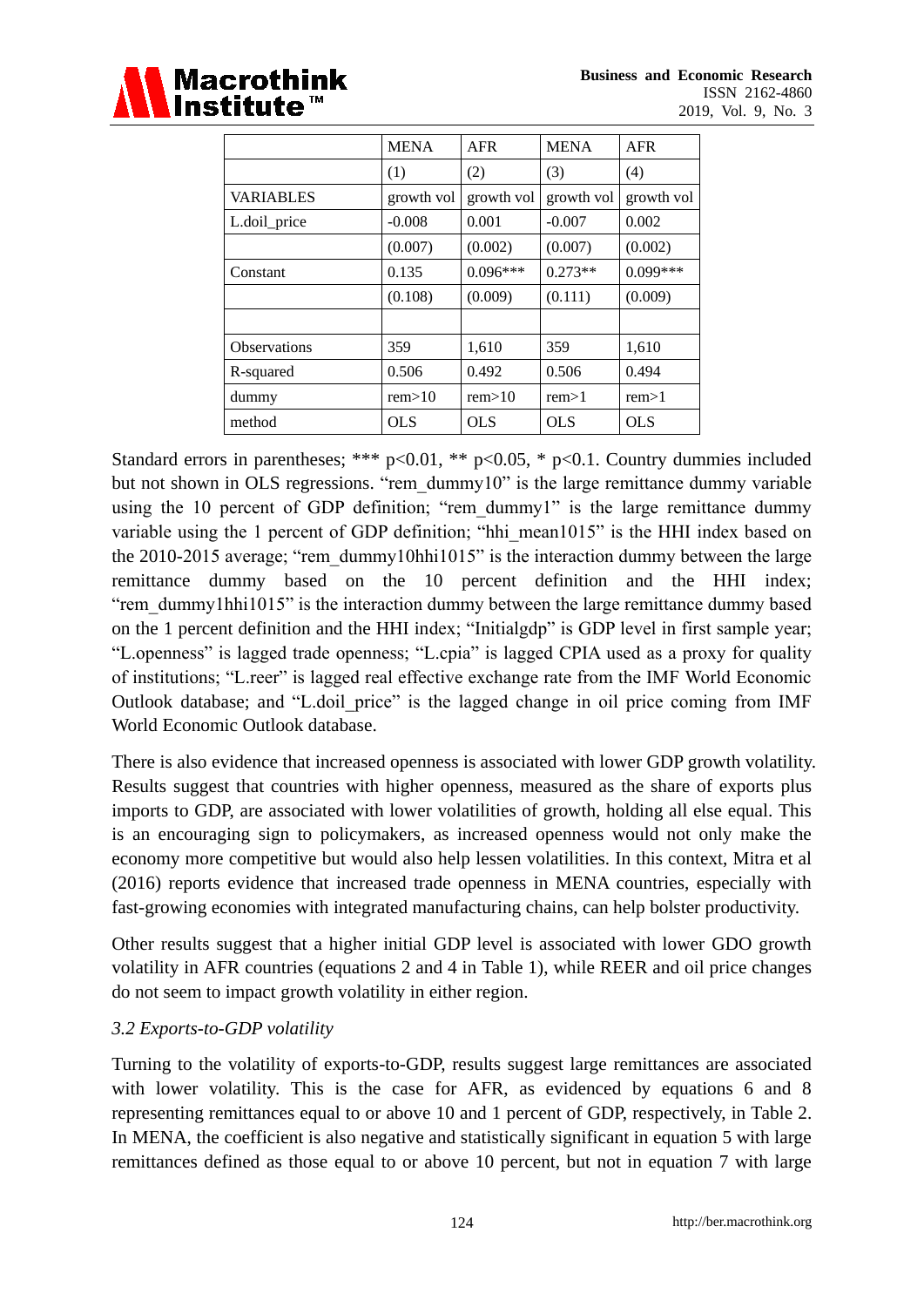

remittances defined as equal to or above 1 percent of GDP (although the sign is still negative, as one would expect).

High remittance concentration is detrimental to the volatility of exports-to-GDP ratio in AFR, but not in MENA, all else equal. The coefficient attached to the HHI index is positive and statistically significant only in the case of AFR countries (see equations 6 and 8 in Table 2). This implies that, all else equal, high concentration of remittances is correlated with increases in volatility of exports-to-GDP ratio in this region. In the case of MENA countries, the same coefficient is in fact negative, showing the unexpected sign, when large remittances are defined as those equal to or above 1 percent of GDP (see equation 7 of Table 2). The coefficient is also negative but bit statistically significant in equation 5 where large remittances are those equal to or above 10 percent of GDP.

When combined with high remittance concentration, large remittances are associated with increases in volatility in both AFR and MENA countries (see equations 5, 6 and 8 in Table 2). Looking at the dummy of interest, one can conclude that high remittances when coupled with high geographic concentration of the country of origin of remittances, are correlated with a worsening of volatility (the coefficient is positive and statistically significant).

Better institutions are associated with lower volatility in both AFR and MENA. Empirical results suggest that higher CPIA values are associated with lower export-to-GDP volatility, as one would expect. This is the case in all cases, except for equation 7 for MENA countries when large remittances are defined as those equal or above 1 percent of GDP, where the coefficient is in fact positive and significant, giving the counterintuitive impression that better institutions are associated with even higher volatility.

Higher levels of lagged real effective exchange rates are associated with lower volatility in AFR and MENA. $4$  This is true for MENA and AFR when using the 10 percent definition of large remittances, also for AFR when using the 1 percent definition, but not for MENA when using the 1 percent definition.

Changes in oil prices, which act as a proxy for dependence on natural resources and/or global shocks potentially affecting both the source and recipient countries, do not seem to be correlated with volatility of exports-to-GDP in both regions. Empirical results in all equations are not statistically significant.

|                  | <b>MENA</b>                 | <b>AFR</b>  | <b>MENA</b> | <b>AFR</b>  |
|------------------|-----------------------------|-------------|-------------|-------------|
|                  | (5)                         | (6)         | (7)         | (8)         |
| <b>VARIABLES</b> | $ex\_gdp$ vol $ex\_gdp$ vol |             | ex_gdp vol  | ex_gdp vol  |
|                  |                             |             |             |             |
| rem_dummy10      | $-3.253**$                  | $-1.757***$ |             |             |
|                  | (1.404)                     | (0.363)     |             |             |
| rem_dummy1       |                             |             | $-16.887$   | $-1.436***$ |

Table 2. Volatility of Exports-to-GDP

<u>.</u>

 $4\,$  The real effective exchange rate is defined such that lower values over time indicate a depreciation.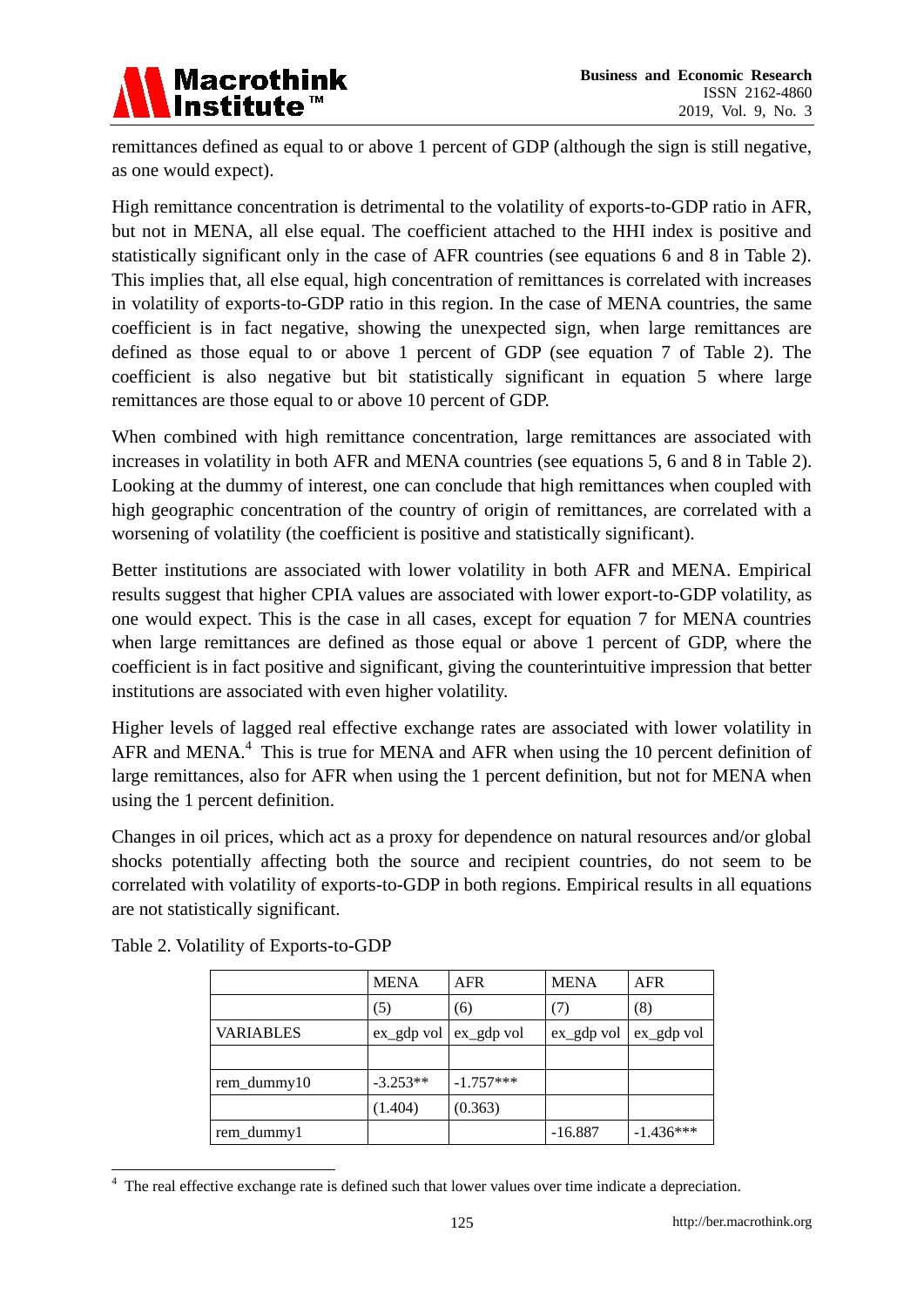

|                    | <b>MENA</b> | <b>AFR</b>    | <b>MENA</b>  | <b>AFR</b>  |
|--------------------|-------------|---------------|--------------|-------------|
|                    | (5)         | (6)           | (7)          | (8)         |
| <b>VARIABLES</b>   | ex_gdp vol  | ex_gdp vol    | ex_gdp vol   | ex_gdp vol  |
|                    |             |               | (13.528)     | (0.325)     |
| hhi mean1015       | $-11.803$   | 1,184.989***  | $-74.120***$ | 930.175***  |
|                    | (8.193)     | (241.076)     | (25.441)     | (190.293)   |
| rem_dummy10hhi1015 | 14.913***   | $1.703**$     |              |             |
|                    | (4.945)     | (0.776)       |              |             |
| rem_dummy1hhi1015  |             |               | 26.706       | $3.061***$  |
|                    |             |               | (22.359)     | (0.962)     |
| L.cpia             | $-1.040*$   | $-0.247**$    | 4.342***     | $-0.305**$  |
|                    | (0.548)     | (0.113)       | (1.330)      | (0.119)     |
| L.reer             | $-0.042***$ | $-0.001***$   | $0.022**$    | $-0.001***$ |
|                    | (0.011)     | (0.000)       | (0.010)      | (0.000)     |
| L.doil_price       | $-1.012$    | 0.271         | 0.407        | 0.206       |
|                    | (0.681)     | (0.178)       | (1.199)      | (0.177)     |
| Constant           | 16.437***   | $-129.015***$ | 15.515       |             |
|                    | (2.848)     | (27.522)      | (13.406)     |             |
|                    |             |               |              |             |
| Observations       | 230         | 1,567         | 393          | 1,634       |
| R-squared          | 0.602       | 0.465         | 0.294        | 0.473       |
| dummy              | rem>10      | rem>10        | rem>1        | rem>1       |
| method             | <b>OLS</b>  | <b>OLS</b>    | <b>OLS</b>   | <b>OLS</b>  |

Standard errors in parentheses, \*\*\*  $p<0.01$ , \*\*  $p<0.05$ , \*  $p<0.1$ 

Country dummies included but not shown in OLS regressions.

#### *3.3 Nominal Exports Growth Volatility*

Regarding the volatility of growth of nominal exports, large remittances are associated with lower volatility in both AFR and MENA. This is indeed the case when large remittances are defined as those with a remittances-to-GDP ratio of 10 percent of GDP or higher. Using the more flexible 1 percent definition, the relation still holds for AFR countries, but not for MENA countries (Table 3).

High remittance concentration is only detrimental to volatility in AFR countries. The coefficient of interest is positive and significant in equations 10 and 12 of Table 3, implying high concentration is associated with high volatility of exports growth. For MENA countries, the coefficient shows a negative sign, and is not statistically significant.

High remittances and high concentration combined are correlated with an increase in nominal exports growth volatility in both the AFR and MENA regions. This is evident from the empirical results of Table 3, showing a positive and significant coefficient attached to the relevant indicator variable. This is true for both regions when using both definitions, except for AFR when using the stricter 10 percent definition.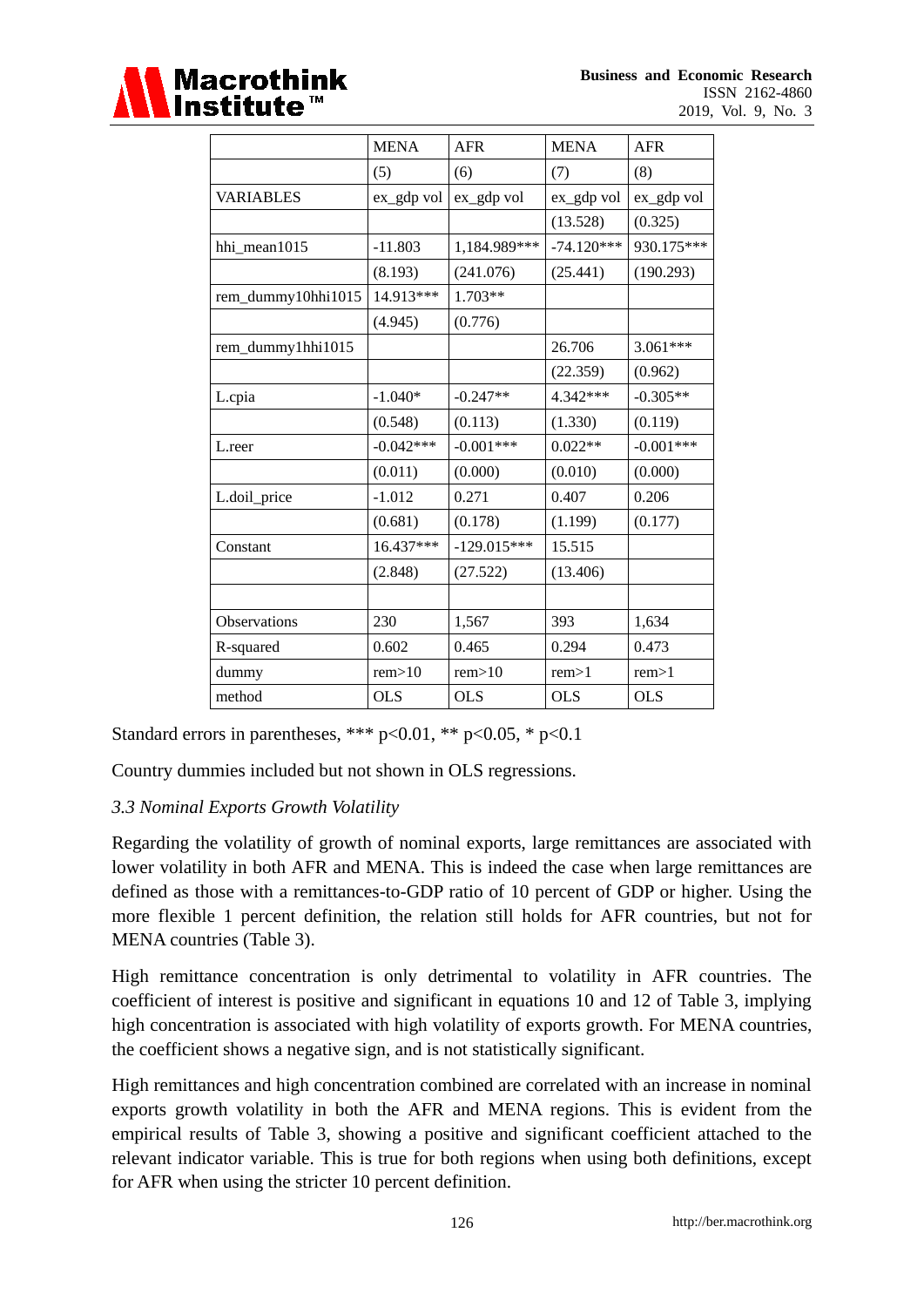

Better institutions are associated with lower export growth volatility only in the case of AFR countries. This is the result of equation 12 in Table 3, although equation 10 for AFR also shows the correct negative sign as one would expect even though it is not statistically significant. This coefficient is not significant in both equations 9 and 11 for the MENA region. REER and oil price changes do not seem to impact export growth volatility in either region.

Table 3. Volatility of Export Growth

|                    | <b>MENA</b> | <b>AFR</b>  | <b>MENA</b> | <b>AFR</b>  |
|--------------------|-------------|-------------|-------------|-------------|
|                    | (9)         | (10)        | (11)        | (12)        |
| <b>VARIABLES</b>   | ex_gdp vol  | ex_gdp vol  | ex_gdp vol  | ex_gdp vol  |
|                    |             |             |             |             |
| rem_dummy10        | $-0.155**$  | $-0.059***$ |             |             |
|                    | (0.063)     | (0.020)     |             |             |
| rem_dummy1         |             |             | 0.078       | $-0.062***$ |
|                    |             |             | (0.048)     | (0.012)     |
| hhi_mean1015       | $-0.269$    | 24.046***   | $-0.144$    | 26.707***   |
|                    | (0.287)     | (3.565)     | (0.200)     | (3.653)     |
| rem_dummy10hhi1015 | $0.525**$   | 0.010       |             |             |
|                    | (0.217)     | (0.058)     |             |             |
| rem_dummy1hhi1015  |             |             | $0.180*$    | $0.131***$  |
|                    |             |             | (0.105)     | (0.025)     |
| L.cpia             | 0.030       | $-0.002$    | 0.027       | $-0.041***$ |
|                    | (0.030)     | (0.005)     | (0.030)     | (0.008)     |
| L.reer             | $-0.000$    | 0.000       | $-0.000**$  | 0.000       |
|                    | (0.000)     | (0.000)     | (0.000)     | (0.000)     |
| L.doil_price       | $-0.004$    | 0.002       | $-0.013$    | 0.013       |
|                    | (0.026)     | (0.009)     | (0.025)     | (0.008)     |
| Constant           | 0.116       | $-3.331***$ | $-0.048$    | $-3.551***$ |
|                    | (0.113)     | (0.522)     | (0.124)     | (0.534)     |
|                    |             |             |             |             |
| Observations       | 390         | 984         | 390         | 1,631       |
| R-squared          | 0.311       | 0.691       | 0.322       | 0.368       |
| dummy              | rem>10      | rem>10      | rem>1       | rem>1       |
| method             | <b>OLS</b>  | <b>OLS</b>  | <b>OLS</b>  | <b>OLS</b>  |

Standard errors in parentheses, \*\*\*  $p<0.01$ , \*\*  $p<0.05$ , \*  $p<0.1$ 

Country dummies included but not shown in OLS regressions.

#### *3.4 Exchange Rate Depreciation Volatility*

<u>.</u>

Moving finally to volatility of changes in the nominal exchange rate, $5$  results suggest that large remittances are correlated with smoother volatility in both AFR and MENA regions.

<sup>&</sup>lt;sup>5</sup>The nominal exchange rate is defined such that higher values indicate a depreciation against the U.S. dollar.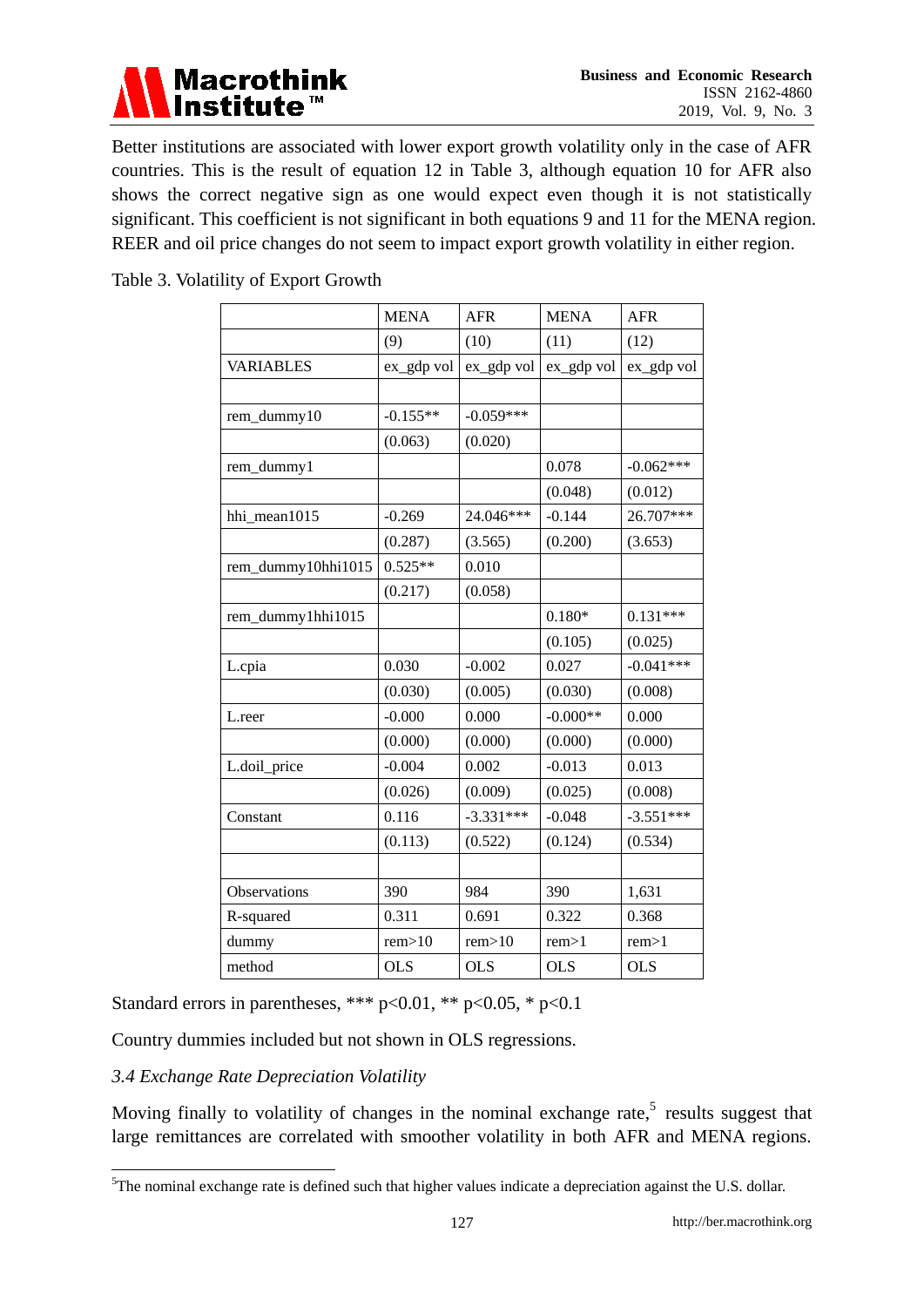

The coefficient of interest is negative and significant in equations 10 and 12 of Table 4 of AFR, equation 9 of MENA, but not in equation 11 of MENA using the more relaxed definition of large remittances-to-GDP ratio of 1 percent.

High remittance concentration is associated with an increase in exchange rate depreciation volatility in AFR countries. The variable of interest here is positive and statistically significant for both AFR equations 10 and 12 of Table 4. The HHI coefficient is positive with the expected sign, but not statistically significant for MENA in equation 11, while it reports the opposite sign in equation 9 of Table 4.

High concentration with high remittances is correlated with worse volatility in both the AFR and MENA regions. Results suggest that the coefficient of interest is positive and statistically significant for both AFR equations, for equation 9 of MENA, but not for equation 11 of MENA using the more relaxed definition.

Regressions suggest better institutions are correlated with less exchange rate volatility in MENA, but have no impact in AFR countries. The CPIA coefficient is negative and statistically significant as one would expect in MENA (equations 13 and 15 in Table 4), but not in the AFR (equations 14 and 16 in Table 4).

|                    | <b>MENA</b>  | <b>AFR</b>   | <b>MENA</b>  | <b>AFR</b>   |
|--------------------|--------------|--------------|--------------|--------------|
|                    | (13)         | (14)         | (15)         | (16)         |
| VARIABLES          | dner_avg vol | dner_eop vol | dner_avg vol | dner_eop vol |
|                    |              |              |              |              |
| rem_dummy10        | $-0.188**$   | $-0.778***$  |              |              |
|                    | (0.093)      | (0.167)      |              |              |
| rem_dummy1         |              |              | $0.242***$   | $-1.198***$  |
|                    |              |              | (0.086)      | (0.206)      |
| hhi_mean1015       | $-0.111$     | 109.889***   | 0.785        | 101.894***   |
|                    | (0.602)      | (20.989)     | (0.527)      | (21.468)     |
| rem_dummy10hhi1015 | $0.607**$    | $0.803***$   |              |              |
|                    | (0.293)      | (0.221)      |              |              |
| rem_dummy1hhi1015  |              |              | $-0.529***$  | 1.544***     |
|                    |              |              | (0.165)      | (0.275)      |
| L.openness         | $-0.163***$  | $-0.581***$  | $-0.182***$  | $-0.366***$  |
|                    | (0.057)      | (0.147)      | (0.056)      | (0.126)      |
| L.cpia             | $-0.258***$  | 0.052        | $-0.265***$  | 0.050        |
|                    | (0.063)      | (0.091)      | (0.062)      | (0.089)      |
| L.doil_price       | $-0.058**$   | $-0.145**$   | $-0.058**$   | $-0.138**$   |
|                    | (0.025)      | (0.070)      | (0.025)      | (0.070)      |
| Constant           | $1.306***$   | $-15.447***$ | $0.984***$   | $-14.396***$ |
|                    | (0.238)      | (3.152)      | (0.215)      | (3.215)      |
|                    |              |              |              |              |
| Observations       | 420          | 1,577        | 420          | 1,577        |
| R-squared          | 0.393        | 0.285        | 0.392        | 0.301        |
| dummy              | rem>10       | rem>10       | rem>1        | rem>1        |

Table 4. Volatility of Rate of Exchange Rate Depreciation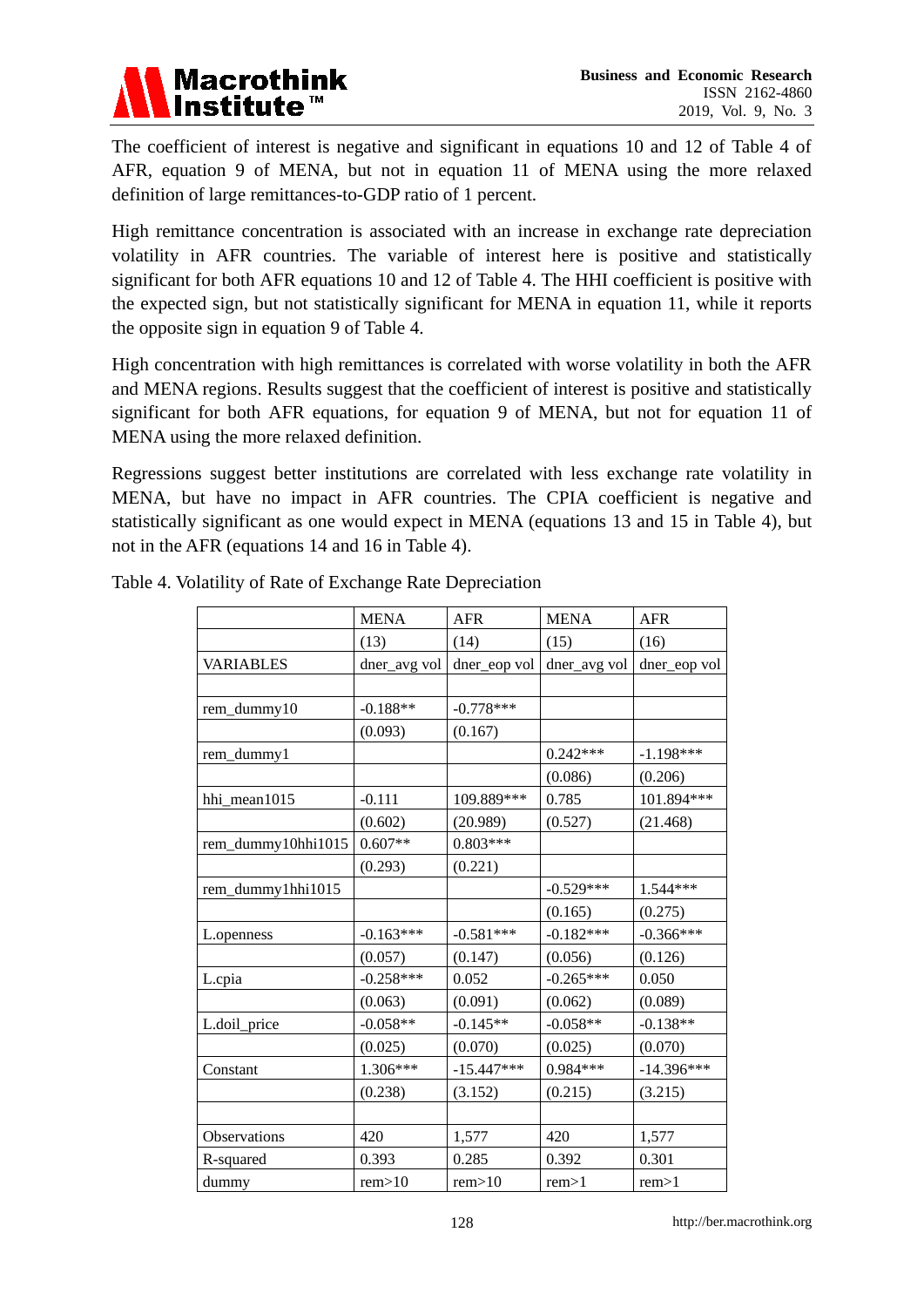

|                  | <b>MENA</b> | AFR                                                       | <b>MENA</b> | AFR  |
|------------------|-------------|-----------------------------------------------------------|-------------|------|
|                  |             | 14                                                        |             | (16) |
| <b>VARIABLES</b> |             | dner_avg vol   dner_eop vol   dner_avg vol   dner_eop vol |             |      |
| method           | OLS         | <b>OLS</b>                                                | OLS         | OLS  |

Standard errors in parentheses, \*\*\*  $p<0.01$ , \*\*  $p<0.05$ , \*  $p<0.1$ 

Country dummies included but not shown in OLS regressions.

In summary, results for AFR countries are more in line with priors than for MENA countries. This is evident from the fact that estimated coefficients for AFR equations have been almost consistently more in line with theoretical priors, both in terms of expected coefficient signs and statistical significance.

#### *3.5 Robustness Checks*

In the results above in all 4 equations, the pooled OLS with country effects essentially becomes a Fixed Effects (FE) model<sup>6</sup> although time-invariant variables such as initial GDP and remittance concentration are dropped. All other explanatory variables would retain their same estimated coefficient values.

As a robustness check on different estimation techniques,<sup>7</sup> we employ the estimators developed by Hausman and Taylor (1981) and Amemiya and MaCurdy (1986) in a selected number of MENA and FR regressions. These estimators can be useful when the parameter of interest is time-invariant.<sup>8</sup> Both estimators assume that all regressors are uncorrelated with the idiosyncratic errors. Thus, values of these regressors in periods other than the current period are used as instrumental variables. Results are similar qualitatively to those reported using pooled OLS, although diagnostic tests, following the Schaffer and Stillman (2010) over-identification test, suggest that instruments used are not valid, meaning they are correlated with the errors. As another robustness check, we re-estimate a few selected models using a Random Effects (RE) panel approach, and qualitative results largely remain the same in terms of the sign and significance of the estimated coefficients. Diagnostic tests using the Hausman (1978) test and the Breusch and Pagan (1980) Lagrangian multiplier test for RE, however, indicate that the explanatory variables in the RE model are correlated with the individual specific effects in the error term, rendering the RE model inconsistent.

Furthermore, we use the HHI average over 2013-2015 instead of 2010-2015 and results are unchanged. Specifically, lagged openness and CPIA retain their statistical significance and signs for MENA, while initial GDP and the interaction dummy between large remittances and concentration retain their significance and signs for AFR. We also experiment breaking-up the remittance variable into 4 quartiles as an alternative to the large remittance dummy, to see

<u>.</u> <sup>6</sup>The Fixed Effects (FE) model is sometimes referred to as the Within Estimator or the Least Squares Dummy Variable (LSDV) method. The RE model, which is a feasible Generalized Least Squares (GLS) developed by Swamy and Arora (1972), is generally assumed to be a more efficient estimator than the FE model.

 $7$ Empirical results for robustness checks are not shown for space considerations, but are available upon request. <sup>8</sup>See Hosny (2011) for a similar application of using a wide array of static and dynamic panel estimation techniques applied to understanding the determinants of trade flows between member countries of the Greater Arab Free Trade Area, in the context of a gravity trade model.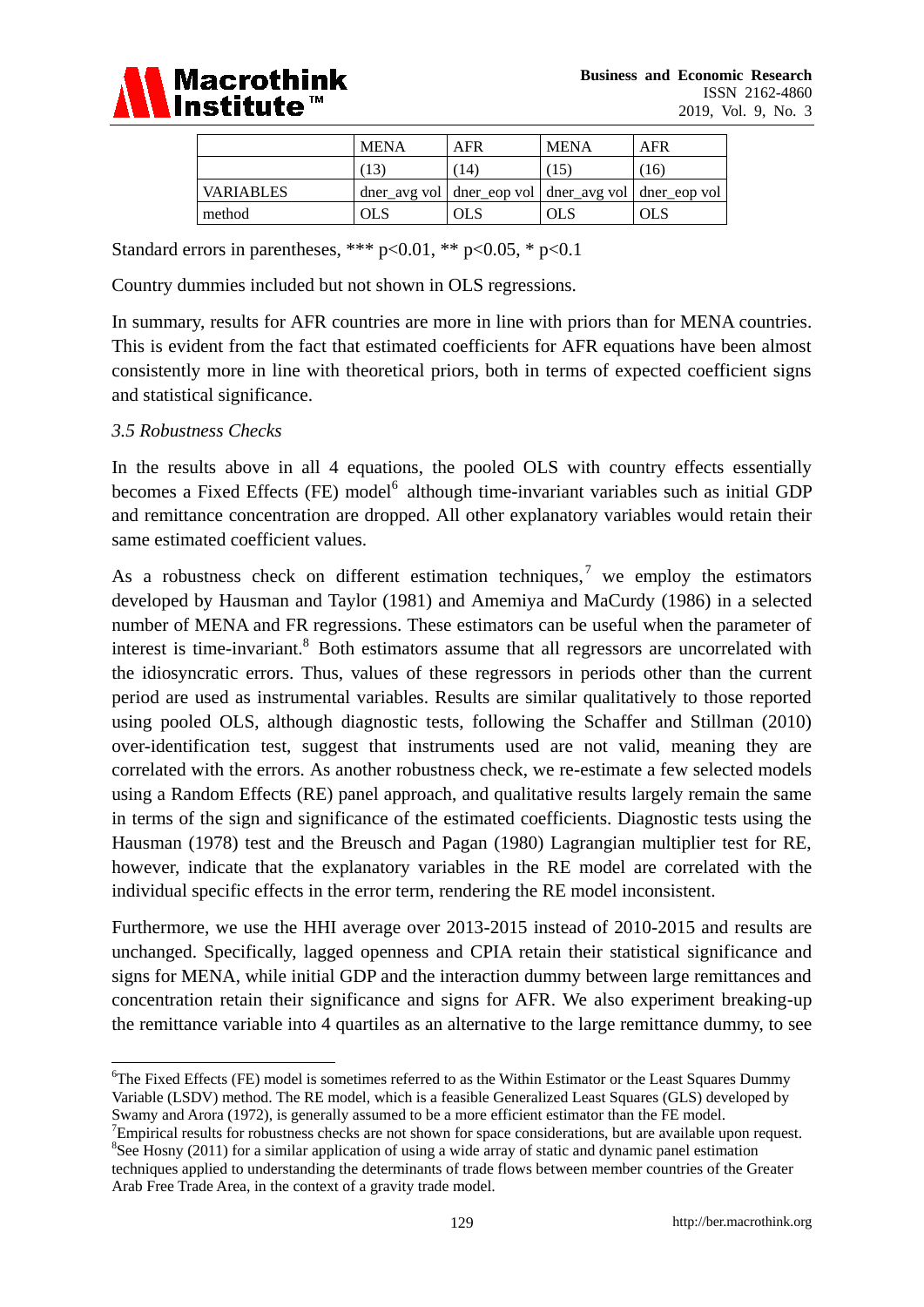

how estimated coefficients at the top quartile compare to those at the lower quartiles, but results were not conclusive.

#### **5. Conclusion and Policy Implications**

This paper aims at understanding if remittances in MENA and AFR countries can reduce a country's volatilities, and if remittance concentration can aggravate those volatilities. A survey of the existing empirical studies suggests that these double objectives of the paper are a clear contribution to the literature. Specifically, we empirically estimate the impact of large remittances and high remittance concentration on volatilities of real GDP growth, nominal export growth, exports-to-GDP ratio, and exchange rate depreciation, while controlling for other variables that may affect these volatilities. To conduct the empirical analysis, we use data over the 1970-2015 period for 12 MENA and 44 AFR countries.

Empirical results for AFR countries are more in line with theoretical priors than MENA countries. This is evident from Tables 1 through 4 showing results by region, by type of volatility and by definition/size of remittances. Specifically, large remittances are defined in two different ways; a strict definition limiting the focus to countries with remittance-to-GDP ratios equal to or above 10 percent of GDP, and a relaxed definition using those equal or above 1 percent of GDP. Our results, overall, stipulate that large remittances and high remittance concentrations in AFR countries have effects in line with theoretical expectations more than the MENA countries.

Specifically, considering the impact of having large remittance inflows, all 4 types of volatility are reduced for AFR countries compared to only 3 for MENA. First, results suggest that large remittances are associated with lower volatility of GDP growth in AFR countries only. Second, lower volatility of exports-to-GDP and nominal growth of exports are correlated with large remittances for AFR countries using both large remittance definitions, but using the strict 10 percent definition only for MENA countries. Finally, large remittances for both regions, using both definitions/sizes of large remittances, are associated with lower volatility of exchange rate depreciation.

Concerning the impact of high remittance concentration, it has been found that it is associated with increases in 3 out of 4 types of volatility, in AFR countries only with no effect on MENA countries. Specifically, volatility of GDP growth is unaffected by the degree of remittance concentration in any of the regions and using any of the large remittance definitions. Volatility of exports-to-GDP increases with high remittance concentration in AFR countries using both definitions, but decreases in MENA countries using one of the large remittance definitions. Volatility of exports growth and exchange rate depreciation is only reduced for AFR countries, and this holds true using both definitions of large remittances, while coefficients are not statistically significant at all for MENA countries.

Regarding the impact of having both high remittances but also high concentration, results suggest that this is correlated with increases in all 4 types of volatility in both AFR and MENA, although MENA results are not always conclusive. Specifically, volatility of GDP growth is similarly impacted between the two regions. Volatility of exports-to-GDP, exports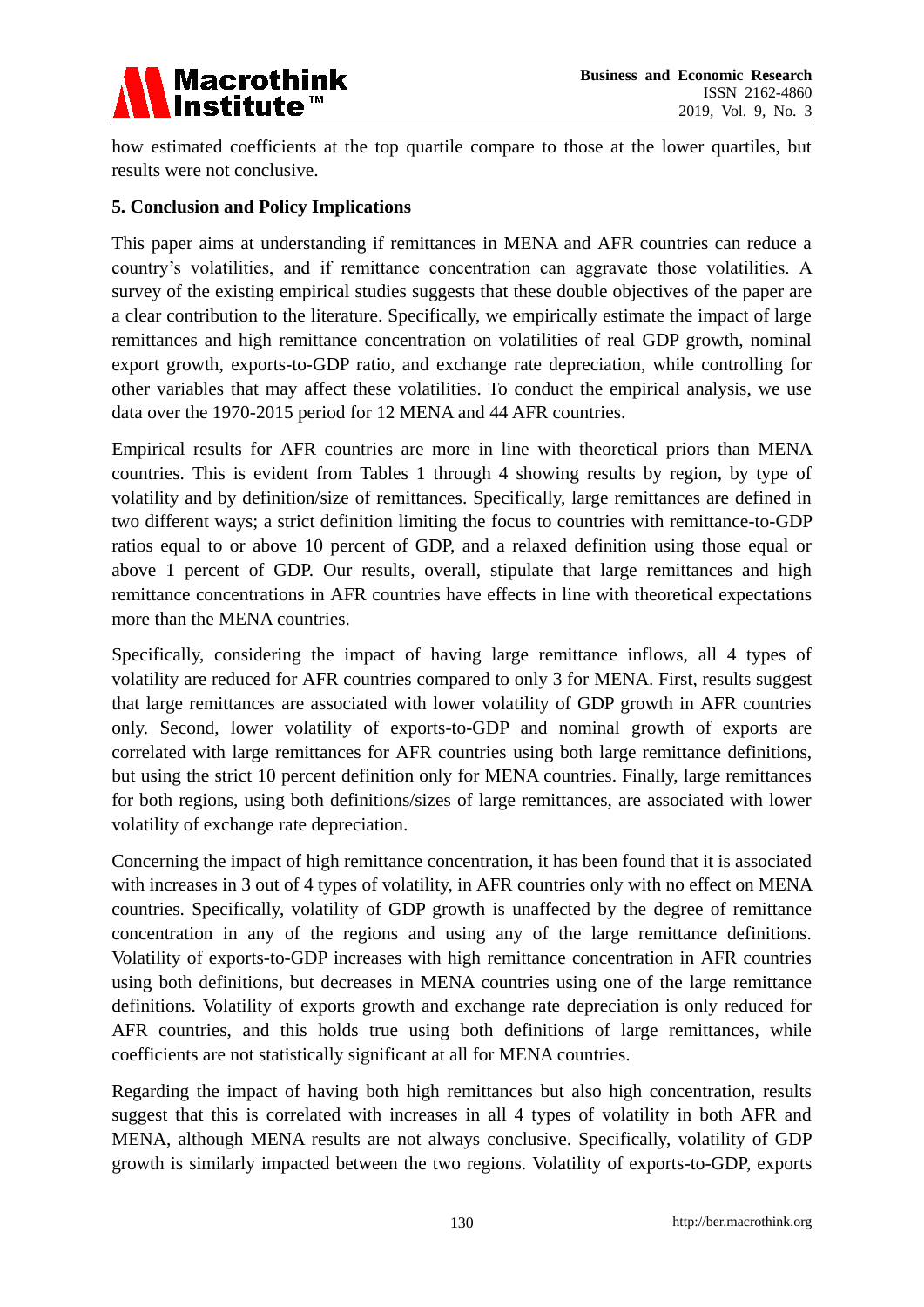

growth and exchange rate depreciation are mostly similarly impacted in both regions, although the impact was in the opposite direction in one of the MENA specifications for volatility of exchange rate depreciations. An implication for policymakers is that although encouraging more remittance inflows might be favorable, diversifying these sources or origins of remittance flows would be equally important. Efforts and structural reforms to diversify the export base and export destinations should overtime contribute to diversifying trade and investment partners, and as such contribute to lowering the potential negative impact of high remittance geographic concentration. In this context, strengthening ties with diaspora networks in different countries would be useful. Mitra et al (2016) for instance discusses how policy initiatives in advanced countries can be replicated to facilitate communication networks with emigrants in MENA countries, and help diversify sources of remittances while also promoting trade and investment opportunities.

Finally, better institutions are associated with lower volatility in all 4 types of volatility examined, distributed between the two regions. Results suggest better quality of institutions is associated with lower volatility in the case of GDP growth (for both regions), exports-to-GDP (except MENA in one of the specifications), exports growth (AFR only) and exchange rate depreciations (MENA only). To this end, and to have stronger and more competitive institutions, streamlining of business regulations, tax codes, and bureaucratic red tape would discourage corruption and level the playing field for businesses. Reducing the dominance of state-owned enterprises, in part through privatization, and raising their efficiency will also be critical for reducing the operating cost of businesses.

We also find evidence that greater trade openness and integration is associated with lower economic volatilities. Key policies in this regard include lowering tariffs and non-tariff barriers, simplification of customs rules and procedures, upgrading logistical infrastructure, and export-promoting policies. In this context, Mitra et al (2016) provide quantitative evidence that transitioning to higher-value added exports could improve total factor productivity in MENA countries.

#### **Acknowledgement**

The views expressed in this paper are those of the author and should not be attributed to the IMF, its Executive Board, or its management.

#### **References**

Ahmed, J., & Inmaculada, M.-Z. (2013). *Blessing or Curse: The Stabilizing Role of Remittances, Foreign Aid and FDI to Pakistan*. *Discussion Papers*, Center for European Governance and Economic Development Research, No. 153. https://doi.org/10.2139/ssrn.2261920

Amemiya, T., & MaCurdy, T. R. (1986). Instrumental Variable Estimation of an Error Component Model. *Econometrica, 54*, 869-880. https://doi.org/10.2307/1912840

Bang, J. T., Bang, A. M., & Phanindra, V. W. (2016). Do Remittances Improve Income Inequality? An Instrumental Variable Quantile Analysis of the Kenyan Case. *Economic*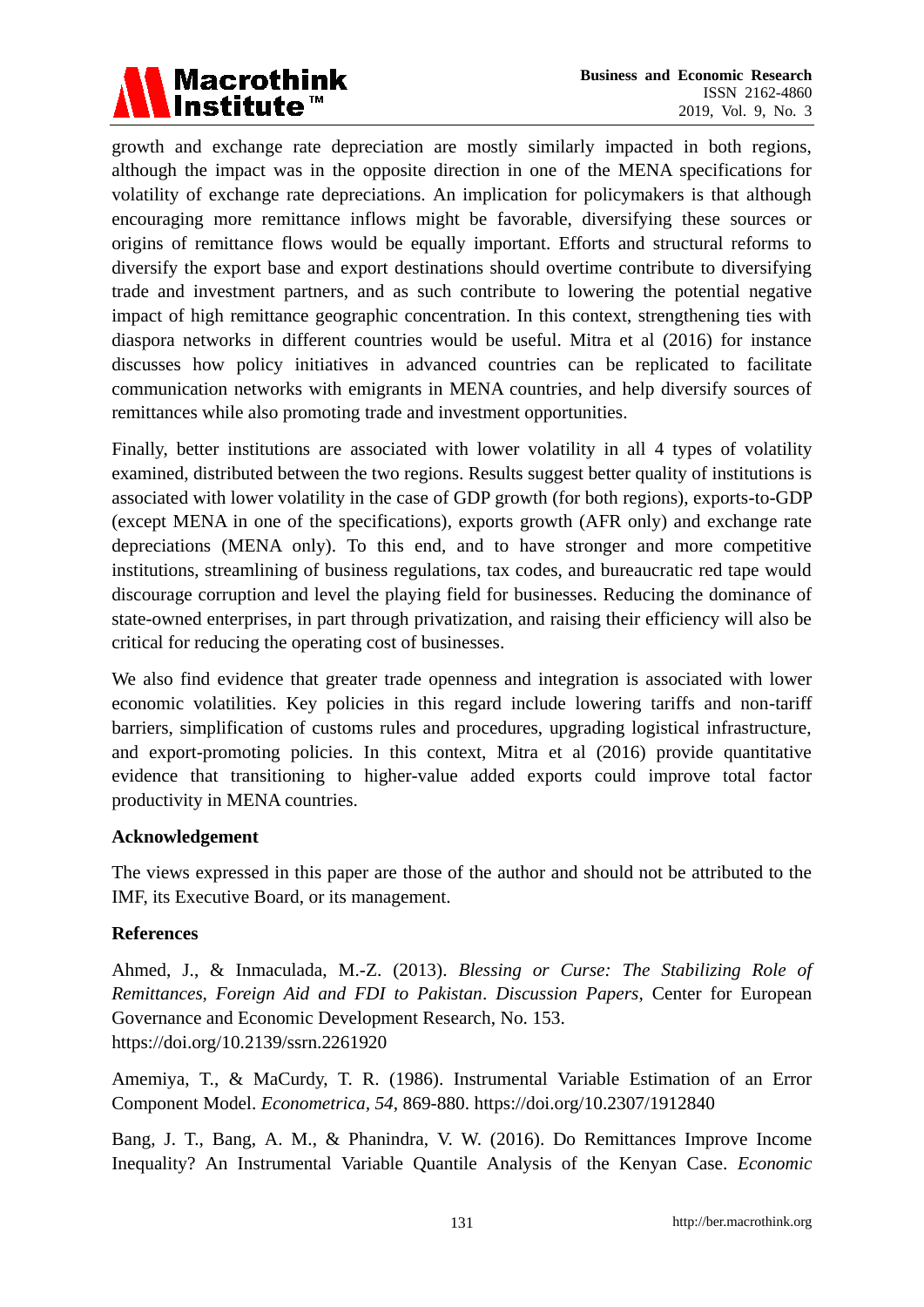

*Modelling, 58*(November), 394-402. https://doi.org/10.1016/j.econmod.2016.04.004

Bouoiyour, J., Refk, S., & Amal, M. (2016). What Mitigates Economic Growth Volatility in Morocco? Remittances or FDI. *Journal of Economic Integration, 31*(1), 65-102. https://doi.org/10.11130/jei.2016.31.1.65

Breusch, T. S., & Pagan, A. R. (1980). The Lagrange Multiplier Test and its Applications to Model Specification in Econometrics. *Review of Economic Studies, 47*, 239-253. https://doi.org/10.2307/2297111

Chami, R., Adolfo, B., Thomas, C., Connel. F., Michael, G., & Peter, M. (2008). *Macroeconomic Consequences of Remittances. IMF Occasional Paper* no. 259, Washington, D.C.: International Monetary Fund**.**

Chami, R., Connel, F., & Samir, J. (2003). *Are Immigrant Flows a Source of Capital for Development?*. *IMF WP* no. 03/189, Washington, D.C.: International Monetary Fund**.** https://doi.org/10.5089/9781451859638.001

Chami, R., Dalia, S. H., & Peter, J. M. (2012). Do Worker Remittances Reduce Output Volatility in Developing Countries?. *Journal of Globalization and Development, 13*(1), 1-23. https://doi.org/10.1515/1948-1837.1151

Ebeke, C. H. (2011). *Essays on the Macroeconomic Consequences of Remittances in Developing Countries.* Economies and finances. Universite d'Auvergne.

Hassan, G. M., & Shamim, S. (2017). Nonlinear Effects of Remittances on Per Capita GDP Growth in Bangladesh. *Economies, 5*(25). https://doi.org/10.3390/economies5030025

Hausman, J. A. (1978). Specification Tests in Econometrics. *Econometrica, 46*(6), 1251-1271. https://doi.org/10.2307/1913827

Hausman, J. A., & Taylor, W. E. (1981). Panel Data and Unobservable Individual Effects. *Econometrica, 49*, 1377-1398. https://doi.org/10.2307/1911406

Hosny, A. S. (2011). Does GAFTA Defy Gravity?. *Middle Eastern Finance and Economics, 10*(2011), 146-157**.**

IMF (2005). *Two Current Issues Facing Developing Countries*. Chapter 2 in *World Economic Outlook*, October 2005, Washington, D.C.: International Monetary Fund**.**

IMF (2013). *Staff Guidance Note on the Application of the Joint Bank-Fund Debt Sustainability Framework for Low-Income Countries. IMF Board Paper*. Washington, D.C.: International Monetary Fund**.**

Jansen, D. W., Diego, E. V., & George, S. N. (2012). The Macroeconomic Consequences of Remittances. *International Scholarly Research Network ISRN Economics, 2012*, 1-14. https://doi.org/10.5402/2012/218071

Jidoud, A. (2015). *Remittances and Macroeconomic Volatility in African Countries. IMF WP* no. 15/49, Washington, D.C.: International Monetary Fund.